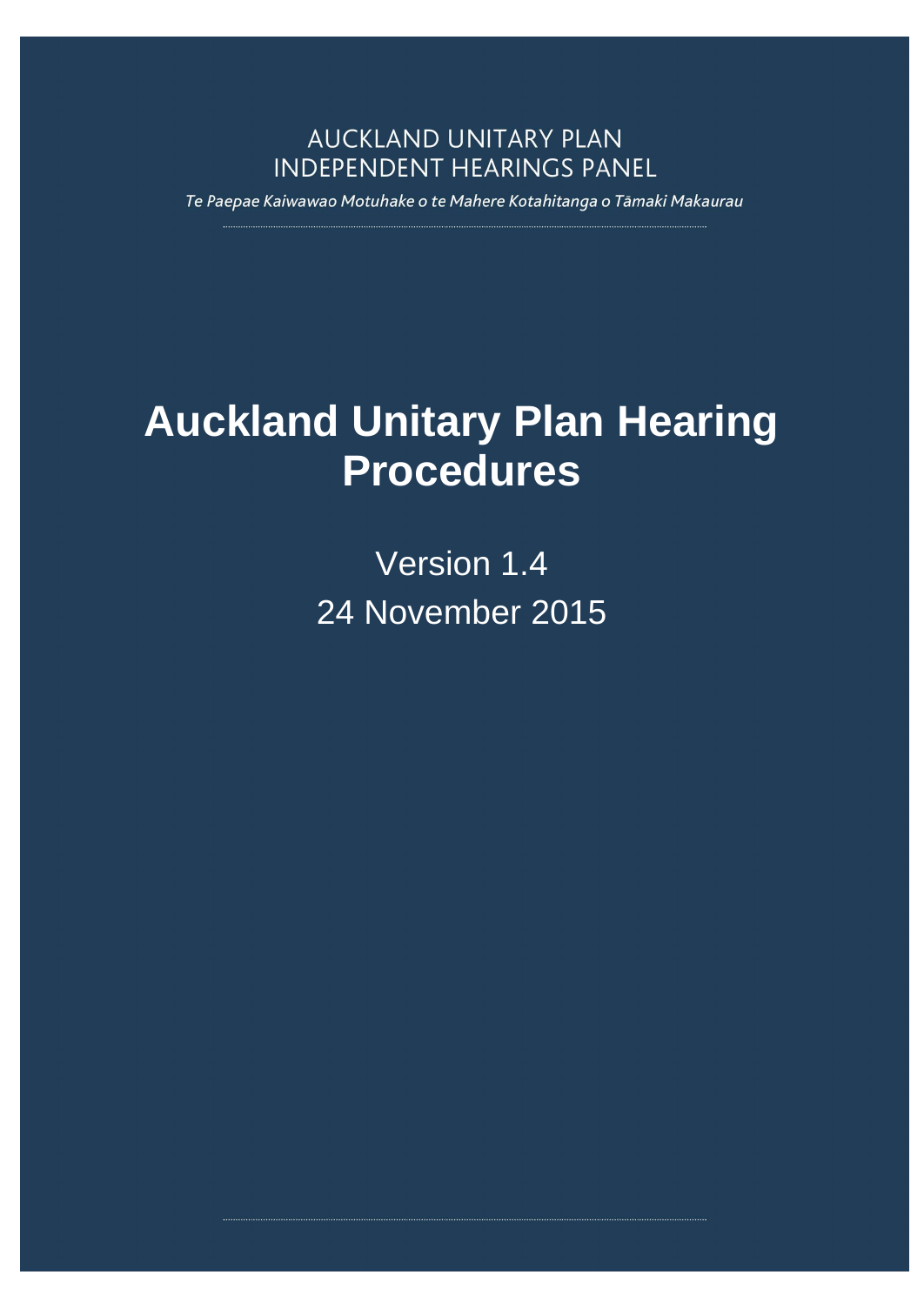# **Auckland Unitary Plan Hearing Procedures**

| 1 <sub>1</sub> |                                                                             |  |
|----------------|-----------------------------------------------------------------------------|--|
| 2.             |                                                                             |  |
| 3.             |                                                                             |  |
| 4.             |                                                                             |  |
| 5.             |                                                                             |  |
| 6.             |                                                                             |  |
| 7.             |                                                                             |  |
| 8.             |                                                                             |  |
| 9.             |                                                                             |  |
| 10.            |                                                                             |  |
| 11.            | Consequences of not attending a pre-hearing meeting if required to do so  8 |  |
| 12.            |                                                                             |  |
| 13.            |                                                                             |  |
| 14.            |                                                                             |  |
| 15.            |                                                                             |  |
| 16.            |                                                                             |  |
| 17.            |                                                                             |  |
| 18.            |                                                                             |  |
| 19.            |                                                                             |  |
| 20.            |                                                                             |  |
| 21.            |                                                                             |  |
| 22.            |                                                                             |  |
| 23.            |                                                                             |  |
| 24.            |                                                                             |  |
| 25.            |                                                                             |  |
| 26.            |                                                                             |  |
| 27.            |                                                                             |  |
| 28.            |                                                                             |  |
| 29.            |                                                                             |  |

#### **Document history**

| <b>Version</b> | <b>Date</b>      | <b>Status</b>                                                                                                                                                                                                                                 |
|----------------|------------------|-----------------------------------------------------------------------------------------------------------------------------------------------------------------------------------------------------------------------------------------------|
| 1.0            | 28 May 2014      |                                                                                                                                                                                                                                               |
| 1.1            | 28 October 2014  | Updates to sections on mediation, expert conference and<br>evidence. Addition of requests for additional speaking time.                                                                                                                       |
| 1.2            | 16 January 2015  | Changes to process for circulation of evidence                                                                                                                                                                                                |
| 1.3            | 7 April 2015     | Updates to sections on evidence, mediation, expert conference.<br>Additions for interim guidance, information on expert witnesses<br>and additional speaking time, Auckland Council closing remarks<br>and Panel's general procedural powers. |
| 1.4            | 24 November 2015 | Updated to reflect November 2015 amendment to LGATPA and<br>process for conducting site specific hearings in 2016.                                                                                                                            |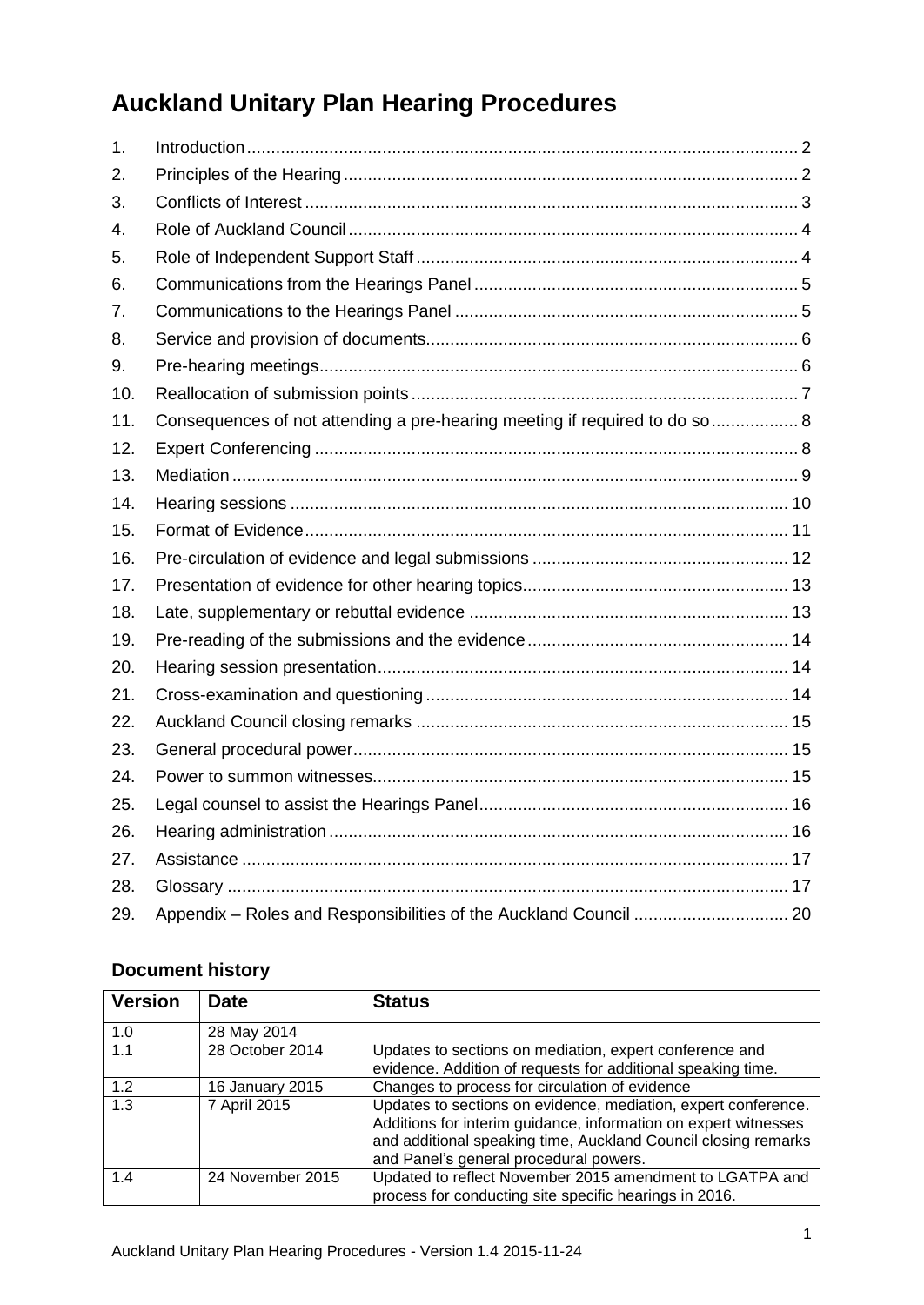# <span id="page-2-0"></span>**1. Introduction**

- 1. The Auckland Unitary Plan was notified on 30 September 2013. Part 4 of the Local Government (Auckland Transitional Provisions) Act 2010 (**LGATPA**) sets out the process for the development of the Auckland Unitary Plan, and includes provisions relating to:
	- a. pre-hearing meetings;
	- b. expert conferencing;
	- c. mediation; and
	- d. hearing sessions.

References within this document are to sections of this legislation unless otherwise specified.

In November 2015 legislation was passed to amend the LGATPA to provide more flexibility for the Auckland Unitary Plan Independent Hearings Panel to help ensure that it can deliver its recommendations on the proposed Auckland Unitary Plan (PAUP) to the Auckland Council by the statutory deadline. The key features are reduction of the quorum to a minimum of two panel members, appointment of up to three additional panel members and the ability to provide recommendations to Auckland Council in stages.

- 2. In accordance with s.161 of the LGATPA the Minister for the Environment and Minister of Conservation appointed the Hearings Panel, which comprises:
	- Judge David Kirkpatrick (Chairperson);
	- Des Morrison;
	- Greg Hill;
	- Janet Crawford;
	- John Kirikiri;
	- Paula Hunter:
	- Peter Fuller:
	- Stuart Shepherd.

Additional members will be appointed in December 2015.

- 3. The Hearings Panel is required to make recommendations on the Auckland Unitary Plan after it has finished hearing submissions by 22 July 2016. The Auckland Council is then required to decide whether to accept or reject each recommendation of the Independent Hearings Panel, and for each rejected recommendation decide an alternative solution. The Council must then publicly notify its decisions.
- 4. This Hearing Procedures document may be updated from time to time through the hearings process.

# <span id="page-2-1"></span>**2. Principles of the Hearing**

- 5. As set out in the glossary**,** 'Hearing' means the overall process undertaken by the Hearings Panel under Part 4 of the LGATPA, and 'hearing session' means a particular session at which submissions are heard by the Hearings Panel as part of the Hearing.
- 6. The Hearings Panel will establish a hearing procedure that: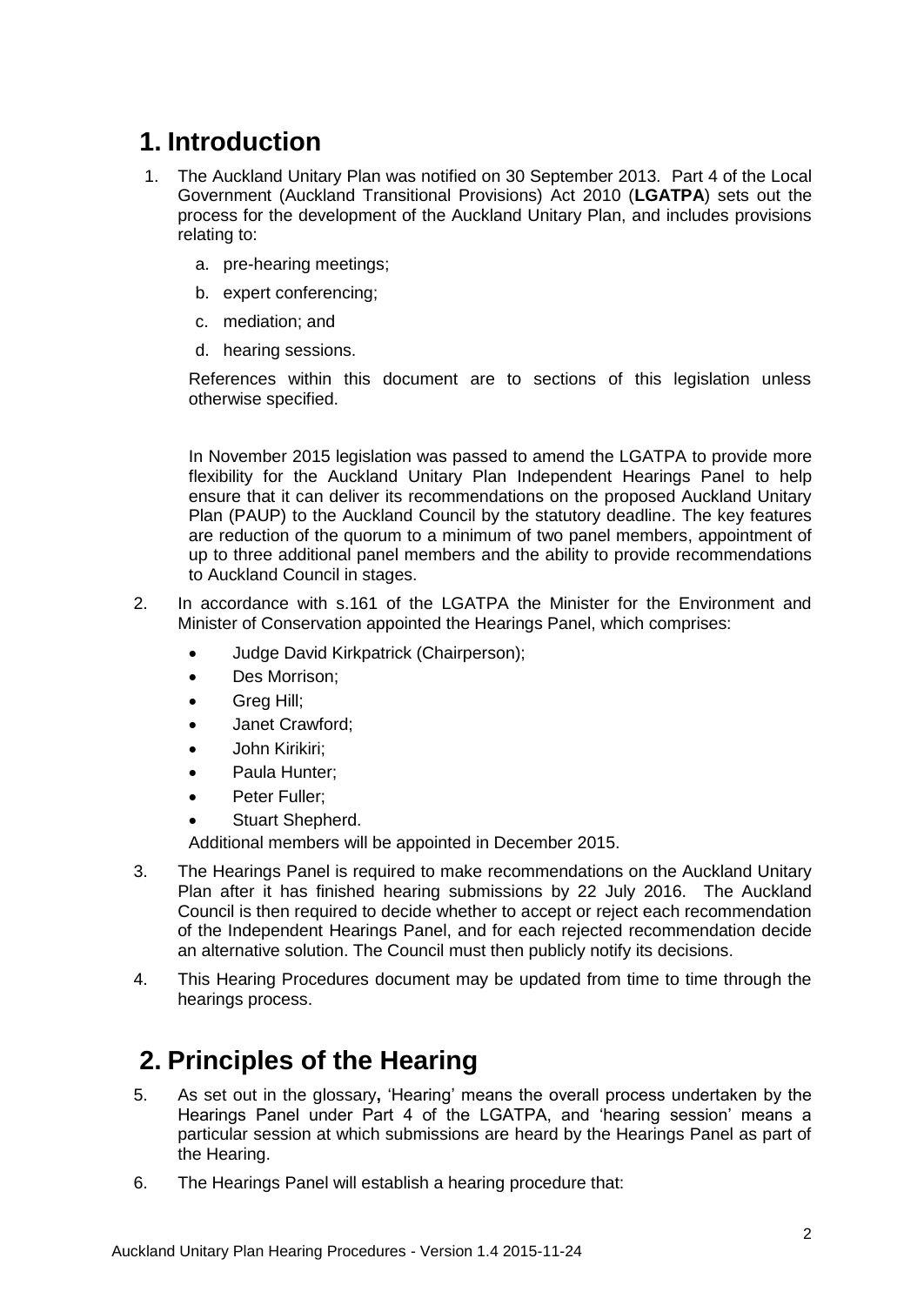- a. is appropriate and fair;
- b. avoids unnecessary formality; and
- c. recognises tikanga Māori.
- 7. In addition, the Hearings Panel will:
	- a. be inclusive and acknowledge the broad range of interests, capability and capacity represented in submissions;
	- b. where practicable use collaborative and active participation processes to enhance / complement the formal hearings process;
	- c. act in a fair and transparent manner in proceedings;
	- d. conduct an efficient process which minimises the costs and time to all parties involved in the hearing;
	- e. provide submitters with an adequate opportunity to be heard, while, where necessary, limiting the length of oral presentations, avoiding repetition of information and the presentation of irrelevant material;
	- f. give effect to the Māori Language Act 1987, and receive evidence written or spoken in Māori', and
	- g. recognise New Zealand sign language where appropriate, and receive evidence in sign language if required.
- 8. Timeframes and deadlines stated in this Hearing Procedures document are intended to balance competing considerations arising from:
	- a. ensuring that submitters who wish to be heard have a fair hearing;
	- b. conducting an efficient hearing process; and
	- c. meeting the deadline for recommendations to the Council as set by s146 LGATPA.

Such timeframes may be adjusted (either shortened or lengthened) by the Hearings Panel to meet particular circumstances, either on application by any submitter or by the Panel's own direction.

Failure to meet stated or directed timeframes and deadlines without good reason may result in late material not being considered by the Hearings Panel or exclusion from expert conferencing, mediation or hearing sessions.

# <span id="page-3-0"></span>**3. Conflicts of Interest**

- 9. Subject to the provisions of the LGATPA and Resource Management Act 1991 (**RMA**) the Hearings Panel is responsible for determining its own procedures for the conduct of the Hearings Panel throughout the Hearing process.
- 10. The Hearings Panel has agreed that where a panel member:
	- a. has previously advocated or provided technical advice advocating for a policy or provision to be included in the proposed plan or the draft plan; or
	- b. advocated for a particular outcome in relation to a plan change or resource consent; or
	- c. advocated for or appeared as a witness for a past client; or
	- d. holds a property interest; or
	- e. conducted a mediation or expert conference related to a hearing on the proposed Auckland Unitary Plan;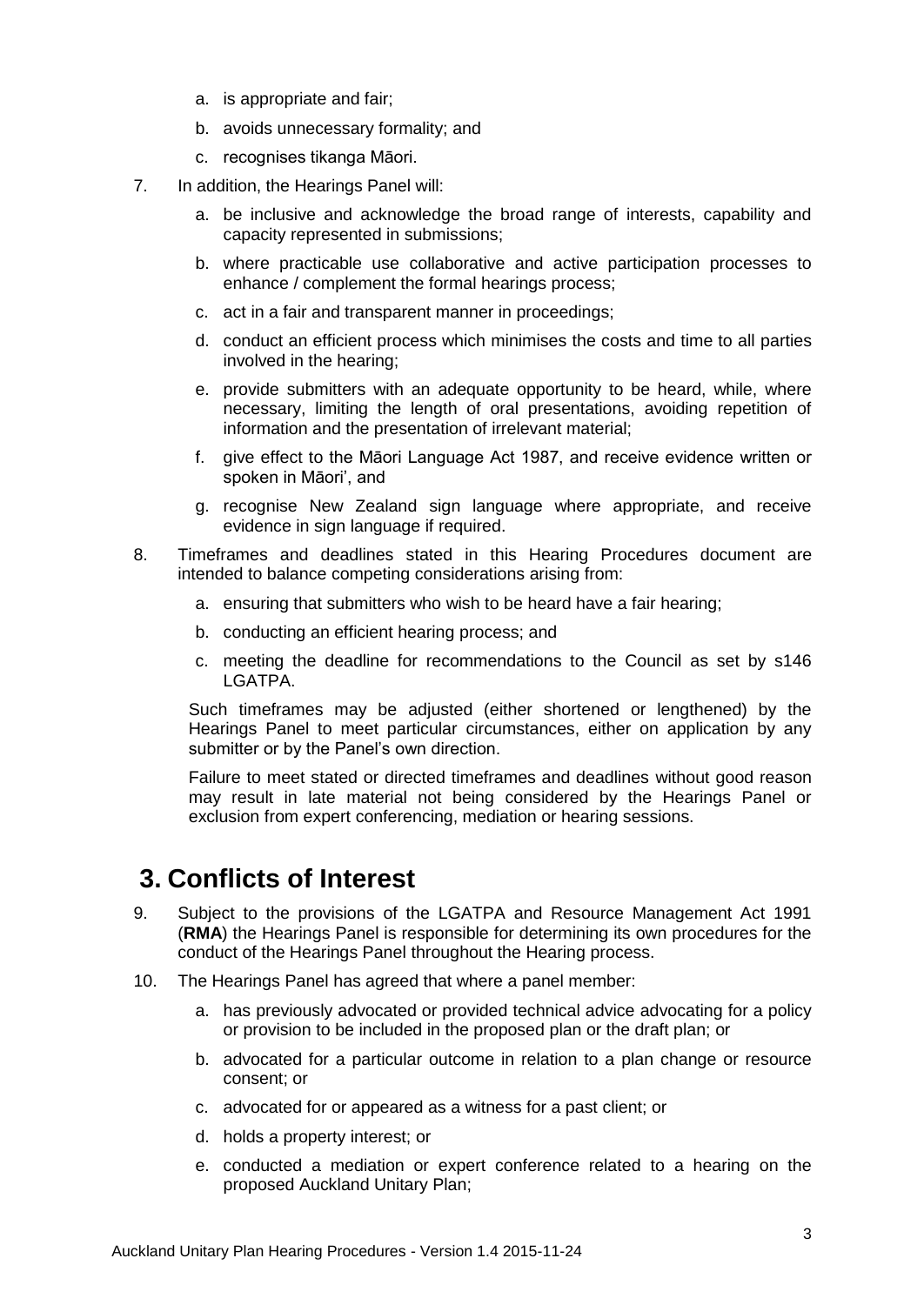which may result in a perceived bias, he or she will be required to disclose such positions or perceived conflicts to the Chairperson prior to the hearing session.

- 11. The Chairperson (or, in the case of issues affecting the Chairperson, the deputy Chairperson) will decide on a course of action, which may include:
	- a. removing the member from that part of the hearing session and from deliberations and decision making on a matter; or
	- b. asking parties whether they are content that the Panel member hear a particular matter in which those submitters are involved; or
	- c. determining that the potential conflict is not material to the matters to be considered.
- 12. Mediators and facilitators appointed by the Panel are also subject to the same general considerations as the Panel in relation to conflicts of interest. However, as mediators and facilitators are not involved in hearing sessions, deliberations on submissions or the making of recommendations to the Auckland Council, the course of action taken in relation to any apparent conflict of interest may be different.

#### <span id="page-4-0"></span>**4. Role of Auckland Council**

- 13. The Auckland Council (**Council**) has a number of duties under Part 4 of the LGATPA. A detailed description of the roles and responsibilities of the Auckland Council are included in **Appendix 1.**
- 14. The LGATPA requires the Council to attend all hearing sessions unless excused by the Hearings Panel. The Hearings Panel will also require the Council to participate in pre-hearing meetings, expert conferencing, and mediation. The Council as the proponent of the proposed Auckland Unitary Plan will be required to provide evidence to support the proposed Auckland Unitary Plan or any proposed amendments to the proposed Auckland Unitary Plan.
- 15. The Auckland Council is also encouraged (as are all submitters) to meet outside of the formal hearing processes with other submitters to the proposed Auckland Unitary Plan and report on any agreements reached on points of relief sought at pre-hearing meetings and/or hearing sessions. The Hearings Panel recognises that the ability for this to occur may be influenced by time and resource constraints.
- 16. For the avoidance of doubt the Auckland Council is not responsible for the management of the Hearings Panel's inquiries into the proposed Auckland Unitary Plan.

### <span id="page-4-1"></span>**5. Role of Independent Support Staff**

- 17. The Hearings Panel has an office of support staff. The role of the support staff will include:
	- a. hearing notifications;
	- b. schedules;
	- c. meeting arrangements;
	- d. appointing and managing facilitators and mediators;
	- e. commissioning of independent experts or research on behalf of the Hearings Panel;
	- f. making available hearing directions/advisory notices or decisions;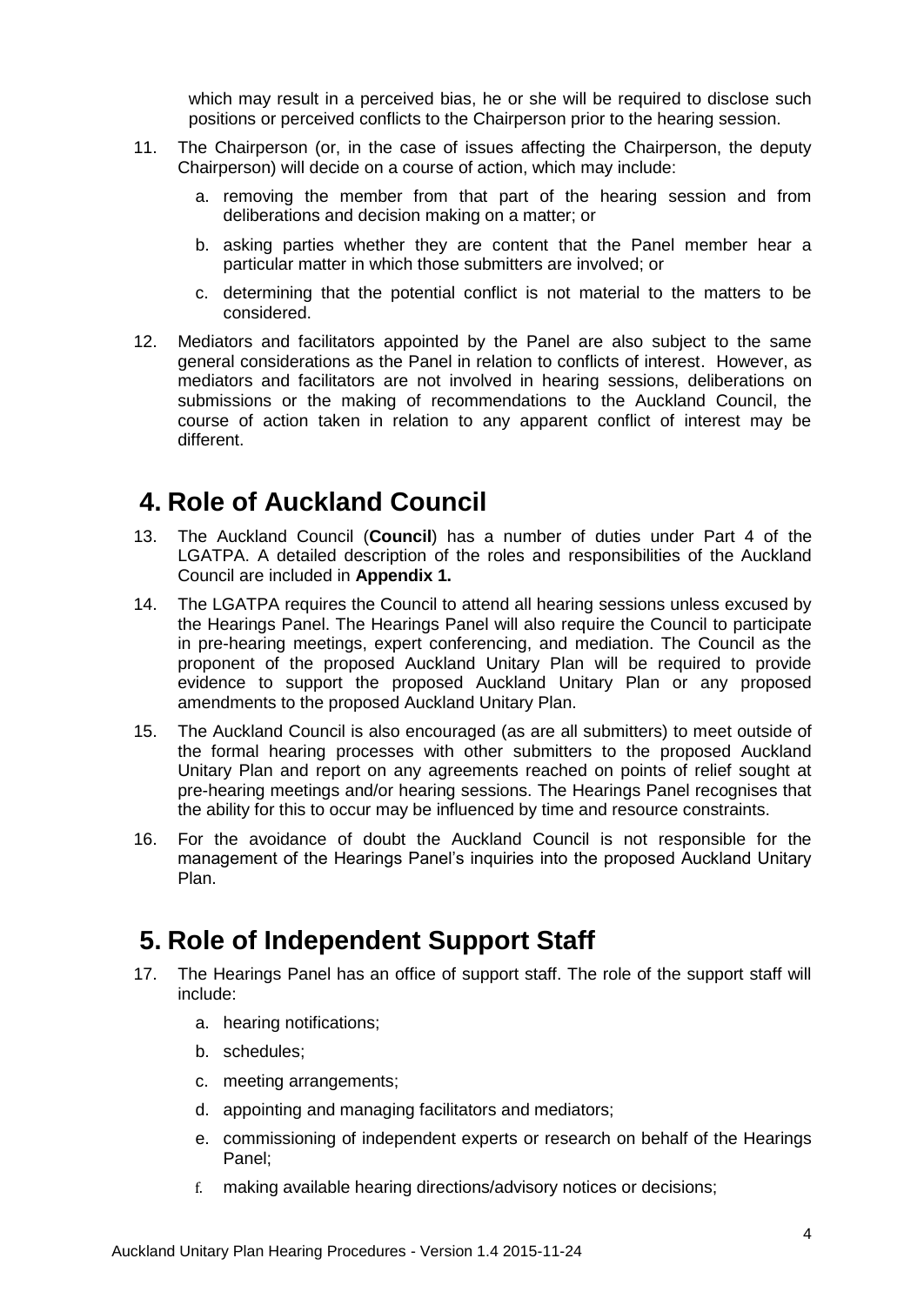- g. making available evidence and reports received by the Hearings Panel; and
- h. handling public and media enquiries to the Hearings Panel.
- 18. The support staff will manage the [www.aupihp.govt.nz](http://www.aupihp.govt.nz/) website (**website**) to ensure relevant information relating to the above is correctly displayed and updated.
- 19. The website will contain information that is specific to the Hearing, which may include information provision requirements that apply to the Council under the LGATPA as listed above under the Role of Auckland Council.

# <span id="page-5-0"></span>**6. Communications from the Hearings Panel**

- 20. A communication from the Hearings Panel may include:
	- a **Procedural Minute**;
	- a **Direction** including, but not limited to, a general directive of the Hearings Panel requiring a response from one or more parties, or a direction striking out a submission s.140(2);
	- an **Advisory notice** information applying to one or more of the parties;
	- a **Notice of pre-hearing meeting**;
	- a **Notice of expert conferencing;**
	- a **Notice of Mediation** (or other alternative dispute resolution process);
	- a **Notice of Hearing** as required by s.130, which sets out the dates, times and places (venue) of the hearing sessions; or
	- **Interim Guidance**  as set out in the Conference Minute dated 27 January 2015.
- 21. Communications from the Hearings Panel relating to procedural matters generally will be issued by the Hearings Panel support staff (on the Hearings Panel's behalf) on the [www.aupihp.govt.nz](http://www.aupihp.govt.nz/) website or, in some circumstances where the matters affect only a limited number of parties, by way of email or post.

# <span id="page-5-1"></span>**7. Communications to the Hearings Panel**

- 22. No person should attempt to communicate directly with the Hearings Panel or any member of the Panel except during a pre-hearing meeting or a hearing session.
- 23. All communications (including all general enquiries, procedural requests and documents to be provided) to the Hearings Panel are to be sent to:
	- a. Email: [info@aupihp.govt.nz](mailto:info@aupihp.govt.nz) (**Note:** emails need to be smaller than 10 MB)
	- b. Mail: Auckland Unitary Plan Independent Hearings Panel, Private Bag 92300, Victoria Street West, Auckland 1142
	- c. Delivery: Level 15 Tower One 205 Queen St, Auckland Central.
- 24. Every communication to the Hearings Panel must clearly state in its heading or opening paragraph:
	- a. the name of the submitter who or on whose behalf the communication is from;
	- b. the submission number; and
	- c. the relevant Hearing Topic name and number.
- 25. Any communication or request made to the Hearings Panel or any document provided to it will, unless good reason for withholding it exists, be treated as official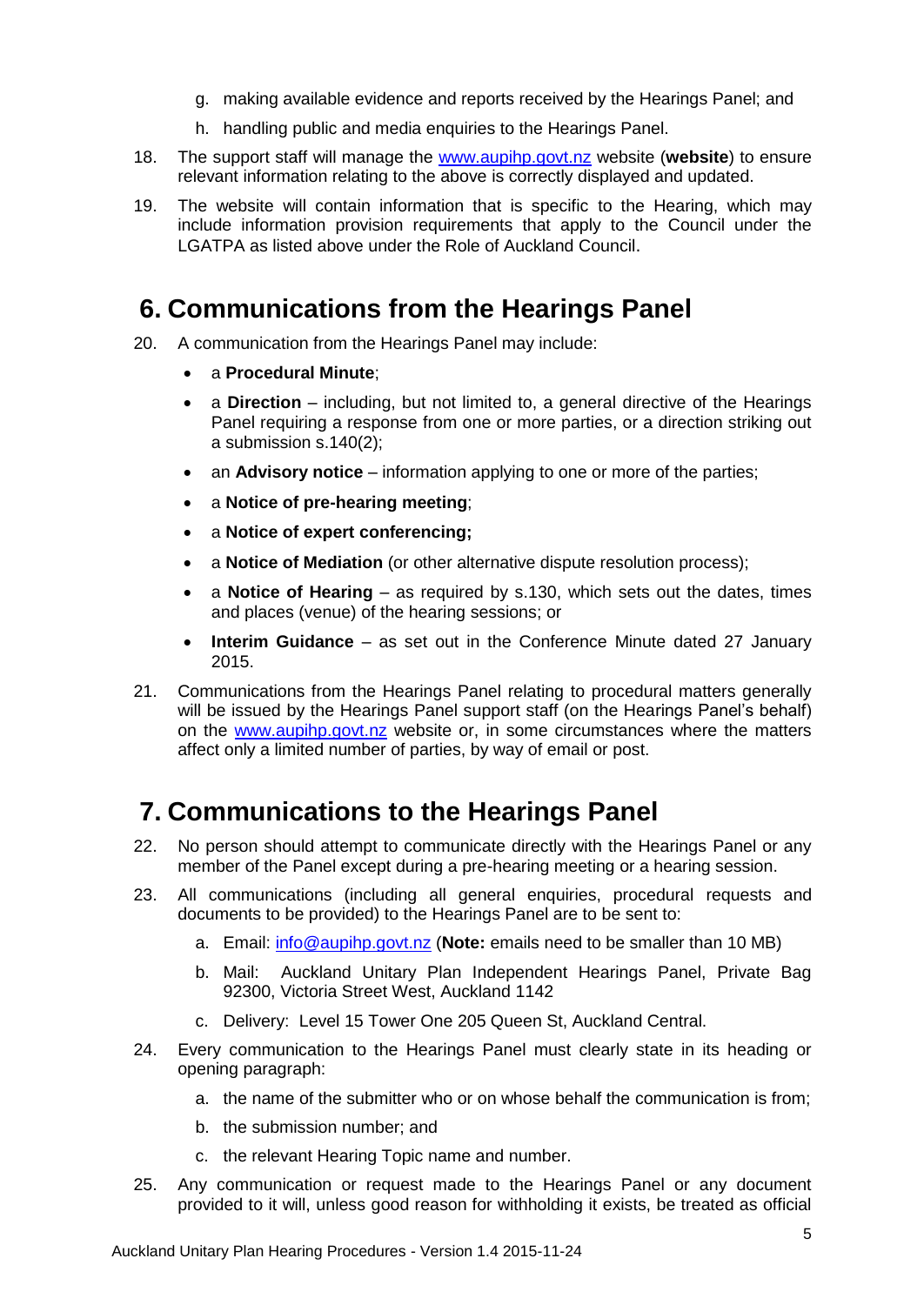information which is publicly available. Where appropriate in the opinion of the Hearings Panel, such communications, requests or documents may be posted on the Hearing Panel's website.

- 26. Any communication that directly affects other parties (including a communication in relation to an issue, plan provision or site in which other submitters are interested) must be provided by the sender of that communication to those other affected parties.
- 27. Where more than 30 parties are directly affected by a communication required by the Hearings Panel, then service of documents is likely to be by posting the communication on the [www.aupihp.govt.nz](http://www.aupihp.govt.nz/) website.

#### <span id="page-6-0"></span>**8. Service and provision of documents**

- 28. Formal service of documents for the hearing process will be by way of the [www.aupihp.govt.nz](http://www.aupihp.govt.nz/) website unless submitters have been advised directly by the Hearings Panel that another form of service is required.
- 29. The Hearings Panel support staff will not directly notify submitters of documents being posted on the [www.aupihp.govt.nz](http://www.aupihp.govt.nz/) website unless there is a legal requirement to do so or otherwise directed to do so by the Hearings Panel.
- 30. All documentation referred to in **Appendix 1** under 'Documentation that the Council will make available for inspection' will be available on the [www.aupihp.govt.nz](http://www.aupihp.govt.nz/) website.
- 31. If parties wish to receive documentation through the post, arrangements can be made through the IHP Support Staff phone (09) 979 5566.

### <span id="page-6-1"></span>**9. Pre-hearing meetings**

- 32. The Hearings Panel considers the pre-hearing meetings will be important in seeking to identify and resolve procedural issues, and determining whether substantive issues raised in submissions can be addressed through mediation, other alternative dispute resolution process, expert conferencing or by way of a hearing session.
- 33. The Hearings Panel may invite, or require, submitters, the Council, and anyone else it considers appropriate to attend a pre-hearing meeting. The purpose of the prehearing meetings will be to:
	- a. confirm the content of the Parties and Issues report including any request to reallocate submission points as determined in accordance with clauses 40 - 44 below;
	- b. clarify any matter or issue relating to a submission on the proposed Auckland Unitary Plan;
	- c. determine whether submitters consent to participating in mediation or any other alternative dispute resolution process;
	- d. confirm the matters at issue and/or report any agreement reached between the parties by way of informal meetings or off-line mediation;
	- e. confirm the names and contact details of any expert witnesses to be called by each party;
	- f. confirm whether expert conferencing will occur;
	- g. confirm the non-expert witnesses to be called by each party;
	- h. advise of any application(s) for a witness summons;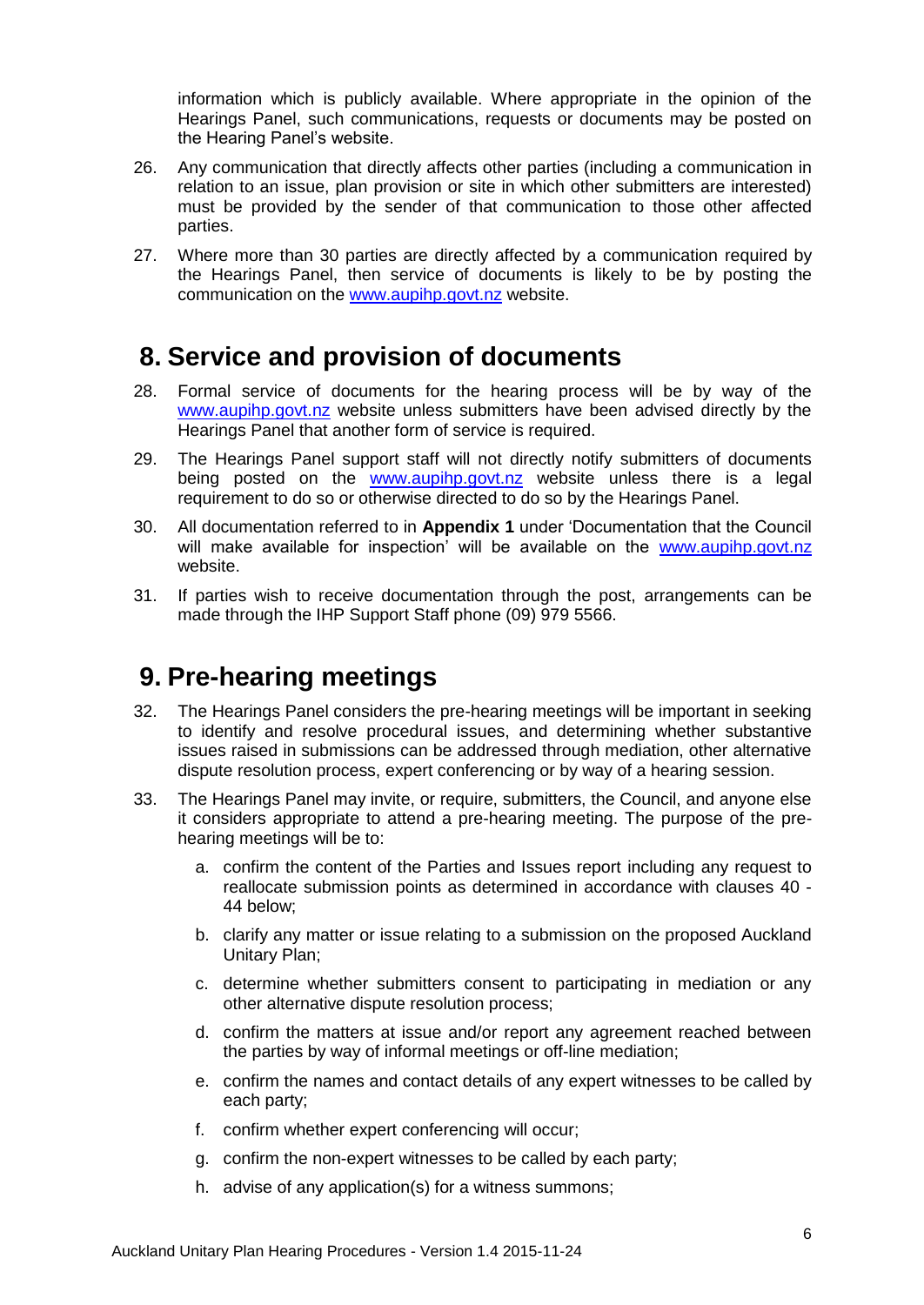- i. advise the likely hearing time required at a hearing session and confirm the deadline for making any applications for additional speaking time at the hearing session (which may be determined after the submitter has lodged their statements of evidence for that hearing session).
- 34. The Hearings Panel acknowledges that at the pre-hearing stage submitters may not know the full details of their expert witnesses or their exact requirements for additional speaking time. However for the purposes of scheduling the hearings, the Panel needs to have an early indication of how many expert witnesses may be called, which topics they will address and their relevant expertise (e.g. planner, traffic engineer, economist), as well as an estimate of the speaking time required by the submitter. This information will be treated as indicative and can be confirmed at a later date. The Panel prefers that this early indication overstates the requirements, as it is easier to accommodate fewer expert witnesses and reduced speaking time rather than the reverse.
- 35. Submitters do not have to attend the pre-hearing meeting where they:
	- a. include in their response to the invitation to attend the pre-hearing meeting all relevant information for their submission required in terms of paragraph 33 above; and
	- b. send their response to the Hearings Panel by 5pm on the previous working day to the pre-hearing meeting.
- 36. Following a pre-hearing meeting the Hearings Panel may require all or any parties (or their representatives) to meet to clarify or narrow the matters / issues.
- 37. A report will be prepared (under s.131(4)) by the chairperson of the pre-hearing meeting after the meeting that:
	- a. sets out any clarification or resolution of a matter or an issue agreed between the persons who attended the meeting;
	- b. sets out any understanding of a matter or issue between the persons who attended the meeting; and
	- c. addresses any matter or issue identified to the chairperson by the Hearings Panel; and
	- d. lists the parties who attended.
- 38. Any change to the report by the chairperson of the pre-hearing meeting must be made by application to the Chairperson of the Hearings Panel and may require a further pre-hearing meeting to be held for that purpose.
- <span id="page-7-0"></span>39. Pre-hearing meetings will be open to members of the public to attend as observers.

### **10. Reallocation of submission points**

- 40. The hearing process is organised by issues on a topic basis using the coding framework for submissions in the Summary of Decisions Requested (**SDR**) and the Further Submissions Report (**FSR**) as prepared by the Auckland Council. The individual submission points identified in that SDR have been allocated by the Council into themes, topics and sub-topics. In some cases the allocations of submission points to themes, topics and sub-topics are incorrect. This creates potential problems both for submitters and for the Hearings Panel because all related submission points might not be heard in the same hearing session.
- 41. The Hearings Panel will consider the reallocation of a submission point to a different topic where there is a clear error in its coding in the SDR. All requests for reallocations must be made using the reallocation request form on the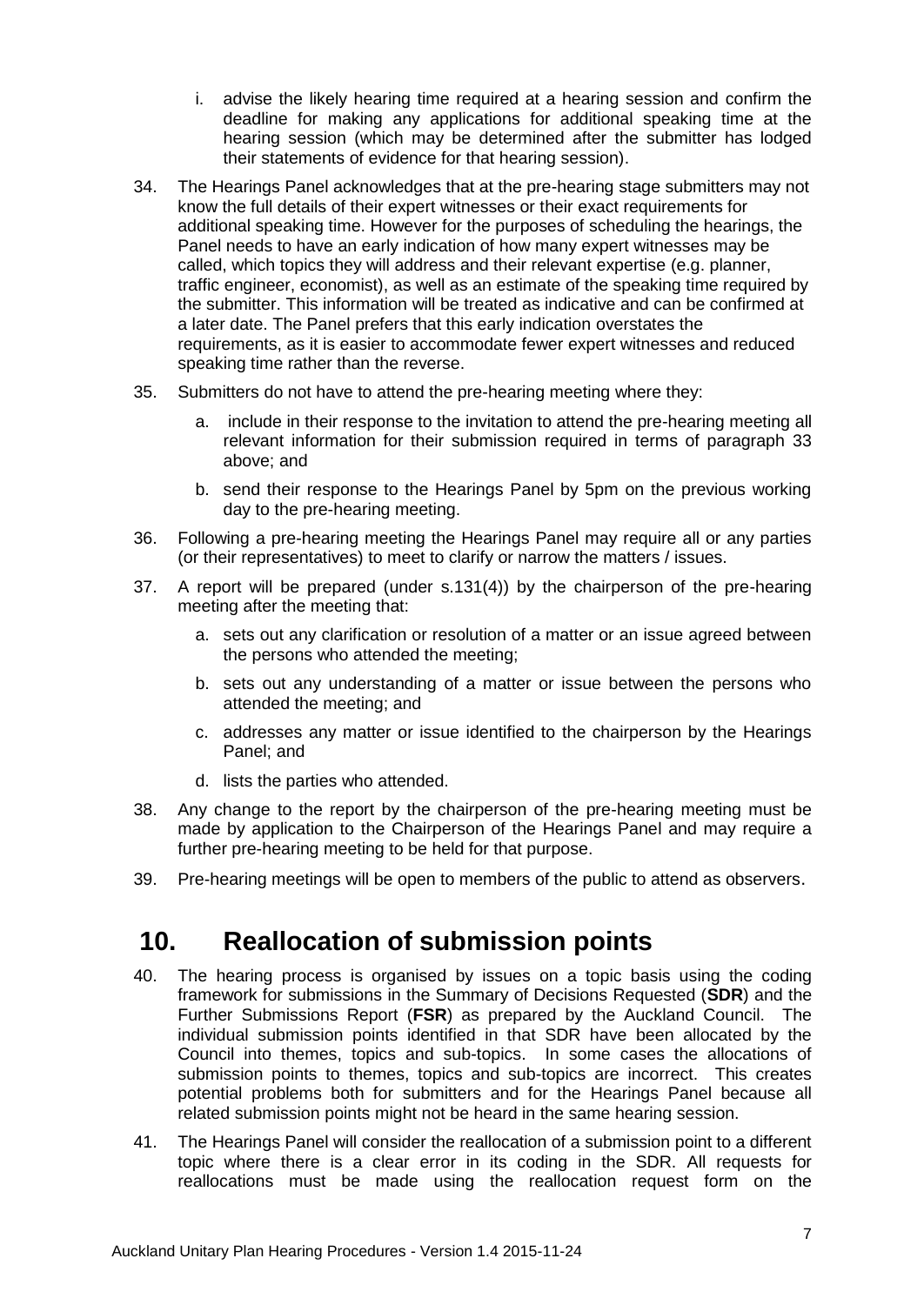www.aupihp.govt.nz website. Requests may be made at any time prior to the prehearing meeting for that submission point.

- 42. Individual submission points are not to be split into two or more topics.
- 43. Where submission points have been allocated to different topics, a submitter may present evidence in relation to those points in a single statement of evidence and be heard during the hearing session on a single topic where the Panel considers that better accords with the specific PAUP provisions to which that submission relates: see the process provided for clauses 89-91 below.
- 44. The relevant considerations for the Hearings Panel in determining whether to allow the reallocation of a submission point are:
	- whether the submission point has been incorrectly allocated to a hearing topic in terms of the issue raised in the submission point, the specific provision in the PAUP to which the submission point relates and the coding framework;
	- whether the submitter already has standing (based on another of their submission points) within the hearing topic that they seek a submission point to be reallocated to, so that they may make their presentation on all related points at one time (see the process provided for in clauses 89-91 below);
	- whether the reallocation request is from a primary submitter seeking that their own submission point be reallocated. The Panel is unlikely to agree to a reallocation request from a further submitter seeking that a primary submission point be reallocated and the affected primary submitter has not also sought the same reallocation.

#### <span id="page-8-0"></span>**11. Consequences of not attending a pre-hearing meeting if required to do so**

- 45. Notices of pre-hearing meetings will state whether submitters are invited or required to attend. If a notice states that a submitter is invited to attend, clause 46 does not apply.
- 46. If a submitter who is required to attend a pre-hearing meeting and fails to attend without reasonable excuse, the Hearings Panel may decline to consider the person's submission. If this occurs, the person will have no rights of appeal and may not become a party under s.274 of the Resource Management Act 1991 to any other person's appeal. A right of objection to the Hearings Panel is however available to the person if the Hearings Panel makes a decision declining to hear a person's submission.

### <span id="page-8-1"></span>**12. Expert Conferencing**

- 47. The Hearings Panel may, at any time prior to or during the Hearing, direct that a conference of experts be held. Expert conferencing will normally only be directed where one or more specific issues which are the subject of expert evidence require separate conferencing.
- 48. The Hearings Panel or a member of the Hearings Panel will decide whether a person has appropriate qualifications, expertise and experience to be qualified to attend as an expert at an expert conference.
- 49. Participation in expert conferencing (including communication related to any conference) is limited to the experts: submitters and lawyers are not entitled to participate in this process. The Hearings Panel requires that the contact details of experts be provided (see clause 33(e) above) so that its facilitators can make direct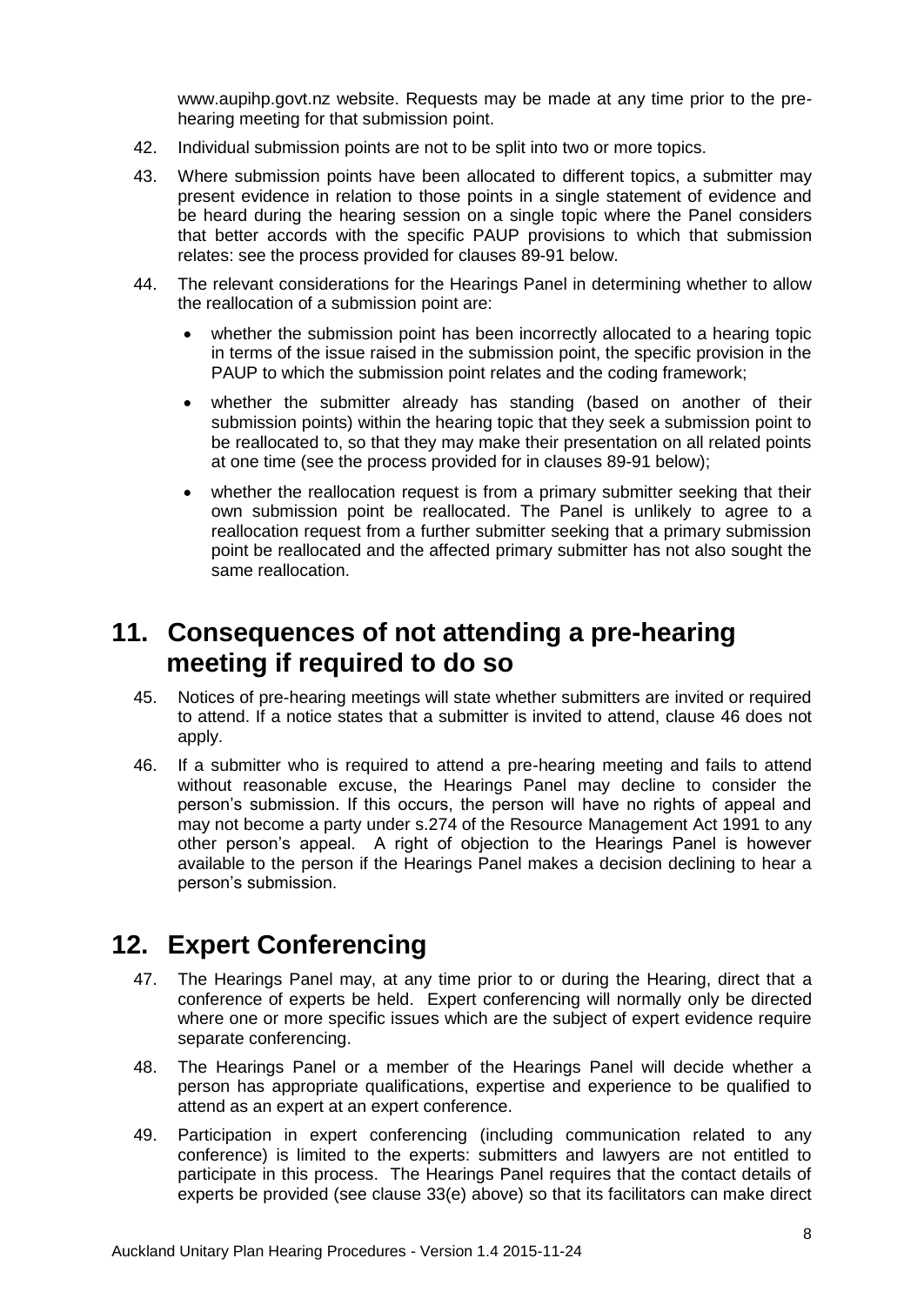contact with experts to organise expert conferencing. Failure by a submitter or their lawyer to supply contact details for experts is likely to result in those experts not receiving communication about expert conferencing.

- 50. In order to enable all experts to know in advance the opinions and reasons for opinions of other experts, a member of the Hearings Panel or a person appointed by the Panel may direct the experts to prepare a summary of expert opinion in advance of the expert conferencing. All summaries of expert opinion are to be prepared in accordance with the Code of Conduct for Expert Witnesses as set out in Clause 5.7.1 of the Environment Court's Practice Note 2011 or (after 1 December 2014) Clause 1(g) of Appendix 3 to the Environment Court's Practice Note 2014. All summaries of expert opinion are to be served on the expert conference facilitator and participating experts no later than 3 working days prior to the expert conference.
- 51. The Hearings Panel will have the same expectations of expert witnesses as set out in the Environment Court's Practice Note, including in particular:
	- a. an expert witness has an overriding duty to assist the Hearings Panel impartially on matters within the expert's area of expertise;
	- b. an expert witness is not, and must not behave as, an advocate for the party who engages the witness. Expert witnesses must declare any relationship with the parties calling them or any interest they may have in the outcome of the proceeding.
- 52. In addition, every person at an expert conference who is participating in his or her role as an expert witness must agree to comply with the Code of Conduct for such witnesses and not act as an advocate for the party who engages the witness. The expert witness must exercise independent and professional judgement and must not act on the instructions or directions of any person.
- 53. An expert conference will be facilitated by a person appointed by the Panel. The facilitator of a conference must, no more than five working days after the conference, prepare a report on the conference and provide it in writing or electronically to the Hearings Panel and the persons who attended the conference, with the report to omit any material as required by s133(5) LGATPA.
- 54. The report on the expert conference will take the form of a joint statement signed by the experts and will include the following matters:
	- a. the matters and issues that are agreed between the experts (including key facts and assumptions and identification of any methodology or standards used by the experts in arriving at their opinions and reasons for differences in methodology and standards (if any);
	- b. the issues upon which the experts cannot agree and the reasons for their disagreement;
	- c. identification of published standards or papers relied upon in coming to their opinions, including identification of all material regarded by the experts as primary data;
	- d. confirmation that in producing the statement the experts have complied with the Code of Conduct for Expert Witnesses.
- <span id="page-9-0"></span>55. Expert conferencing will **not** be open to members of the public or to submitters who are not experts.

### **13. Mediation**

56. At pre-hearing meetings, the Hearings Panel will be asking submitters to confirm whether they consent to participating in mediation or any other alternative dispute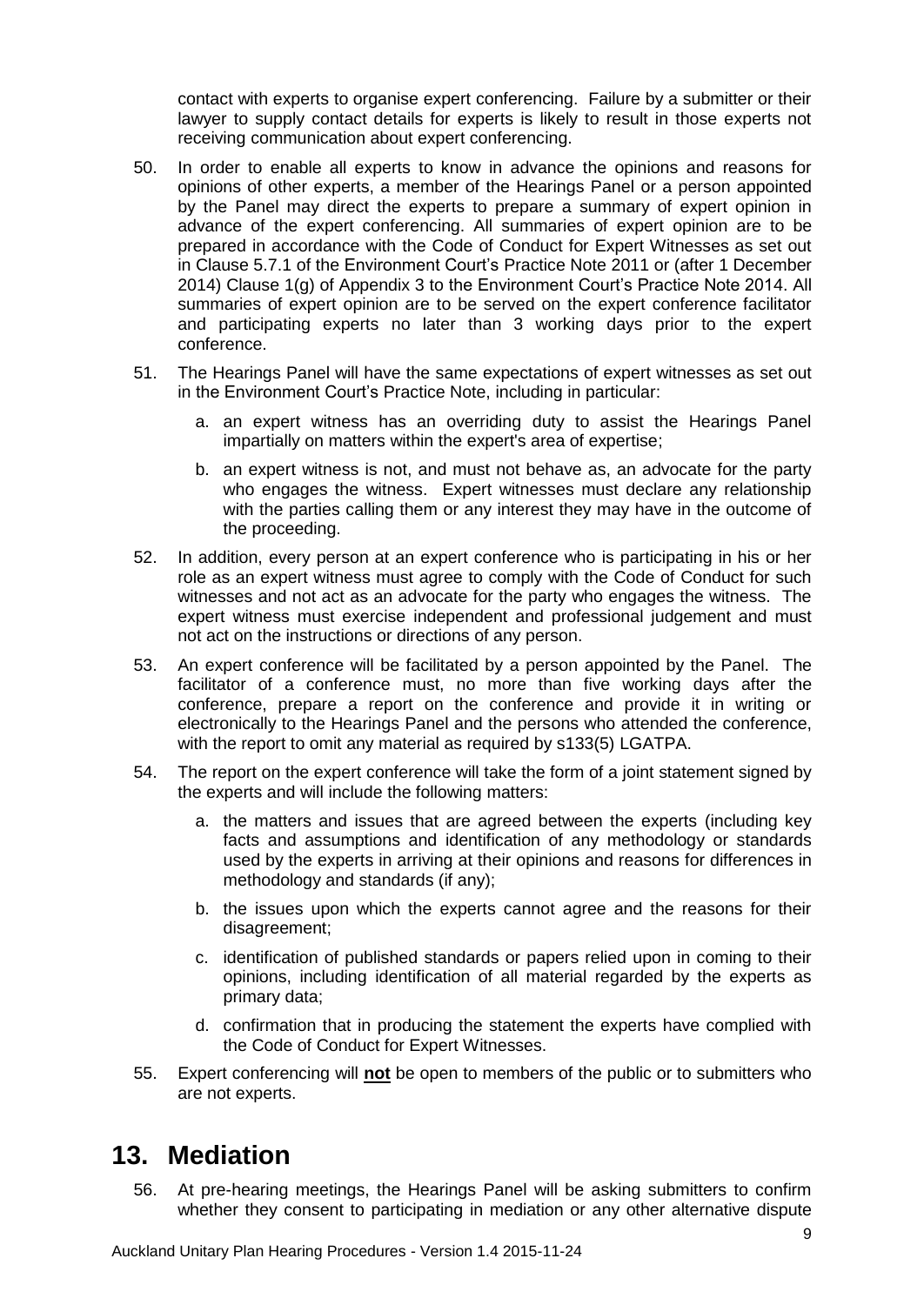resolution process. Mediation will normally be encouraged by the Hearings Panel in any case where it appears that the issues are suitable for being mediated.

- 57. If parties consent (other than the Council, which is required to attend), the Hearings Panel may refer a matter to mediation or to another alternative dispute resolution process. The parties will be advised of the scope of a mediation session and of the time, date and venue of the mediation by way of email, or by telephone.
- 58. The Hearings Panel will appoint a mediator or a person to facilitate the mediation or other process, and the person who conducts the mediation must report the outcome to the Hearings Panel. However, material will not be included in the report without a person's consent if the material was communicated or made available by the person on a without-prejudice basis.
- 59. This report will take the form of a joint statement signed by the parties in attendance that will include the following matters:
	- a. The names and contact details of the people who attended;
	- b. the matters and issues that were agreed among submitters and the resource management reasons supporting that agreement;
	- c. any matters or issues that were not agreed and a concise summary of the outstanding issues between the submitters.

A template for this purpose will be provided.

- 60. Parties attending a mediation must be authorised to be able to agree or otherwise settle the matters and issues that are the subject of the mediation.
- 61. Mediation will be undertaken in a pro-active way by the appointed mediators. This may involve parties being contacted by mediators prior to scheduled mediation. Mediators may also present questions to participants and/or request that certain matters be addressed prior to mediation.
- 62. With the agreement of parties, mediation will focus on a marked up version of the relevant provisions of the PAUP. This will in most cases be provided in advance by Auckland Council but any other party may bring a marked up version to the mediation.
- 63. Mediation is undertaken to arrive at joint statements of changes to the proposed plan that address the relevant matters within s32AA RMA. Mediation towards joint statements may not involve all parties (identified within the Parties and Issues report as being assigned to the mediation pathway) being called upon to contribute to mediation.
- 64. Mediation can include the use of expert conferences to determine matters of fact or expert opinion. This can occur as a sub-set to the mediation with agreed positions on facts (between expert witnesses) contributing back into ongoing mediation.
- <span id="page-10-0"></span>65. Mediation will **not** be open to members of the public or to submitters who are not directly involved in that mediation.

#### **14. Hearing sessions**

- 66. All submitters who indicated on their submissions that they wish to be heard (and every requiring authority that has a designation or heritage protection order included in the proposed plan) will be advised of the date, time and venue of hearing sessions at least 10 working days in advance.
- 67. Submitters will arrange a time to attend the hearing by contacting the hearing administrator for the hearing topic. However the Hearings Panel may make changes to the hearing schedule and to the order of speakers and may request submitters to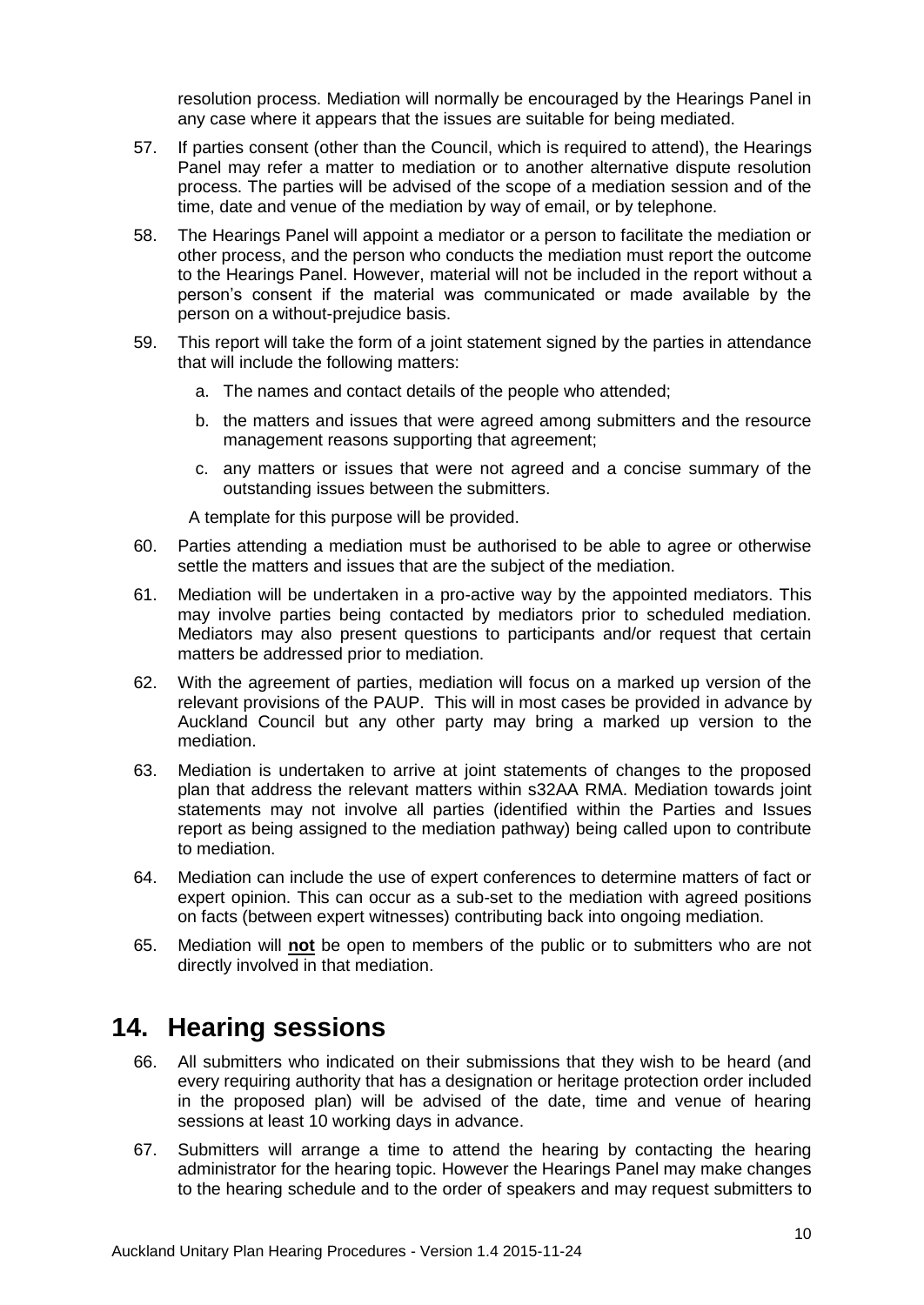come at a specific time. In addition, all notices of hearing sessions for each topic, and any updates, will be available on the [www.aupihp.govt.nz](http://www.aupihp.govt.nz/) website.

- 68. Hearing sessions will be open to members of the public to attend as observers unless there are reasons in terms of s141 LGATPA for protecting sensitive information by requiring that the whole or part of a hearing session be held with the public excluded or by prohibiting or restricting the publication or communication of any information supplied to or obtained by the Hearings Panel.
- 69. At each hearing session no fewer than 2 members of the Hearings Panel must be present. The Hearings Panel will determine how many members will attend each hearing session and will advise that in the notices of hearing sessions.
- 70. In the event that a submitter has failed to pre-circulate evidence as required by the Panel's directions, then hard copies of any evidence to be presented at a hearing session must be provided on the day. These shall be given to the hearing administrator on arrival, and an electronic copy shall be provided to [info@aupihp.govt.nz](mailto:info@aupihp.govt.nz) within 24 hours of the submitter's appearance.

## <span id="page-11-0"></span>**15. Format of Evidence**

- 71. It is important for submitters to ensure that evidence is succinct and clearly sets out the issues and the changes being sought. Submitters are requested to:
	- a. Provide an effective summary statement;
	- b. Focus the evidence on matters not agreed;
	- c. Clearly separate the matters agreed from the matters not agreed;
	- d. Set out the relief sought in an appendix.

Detailed instructions are provided in paragraphs 72- 83 below. Submitters on topics 016/017 Rural Urban Boundary and 080/081 rezoning and precincts are encouraged to read the Panel's **interim guidance** on best practice approaches to rezoning, precincts and changes to the Rural Urban Boundary [\(best](http://www.aupihp.govt.nz/documents/docs/aupihpinterimguidbestpracticerezoningprecinctsrub20150731.pdf)  [practice\)](http://www.aupihp.govt.nz/documents/docs/aupihpinterimguidbestpracticerezoningprecinctsrub20150731.pdf).

- 72. All statements of evidence and legal submissions shall be:
	- a. headed clearly with:
		- i. the name of the submitter who or on whose behalf the document is being lodged;
		- ii. the submission number;
		- iii. the Hearing Topic name and number;
		- iv. whether they contain primary or rebuttal evidence;
		- v. if containing the evidence or submissions of someone other than the submitter, the name of that witness or counsel; and
		- vi. the date; and
	- b. on white A4 paper in Arial 11 point font with sufficient margins and linespacing that the content is readily legible;
	- c. in sequentially numbered paragraphs with coherently numbered or lettered sub-paragraphs; and
	- d. lodged electronically in either unsecured and searchable .pdf or unsecured .doc format.
- 73. The content of all statements of evidence or legal submissions must commence with a summary statement of the content of the document which is no more than 3 pages long. Parties are strongly encouraged to be succinct, to focus on matters that are in issue, to state clearly the reasons for their support of or opposition to the provisions of the Proposed Auckland Unitary Plan and to state clearly the outcome they seek.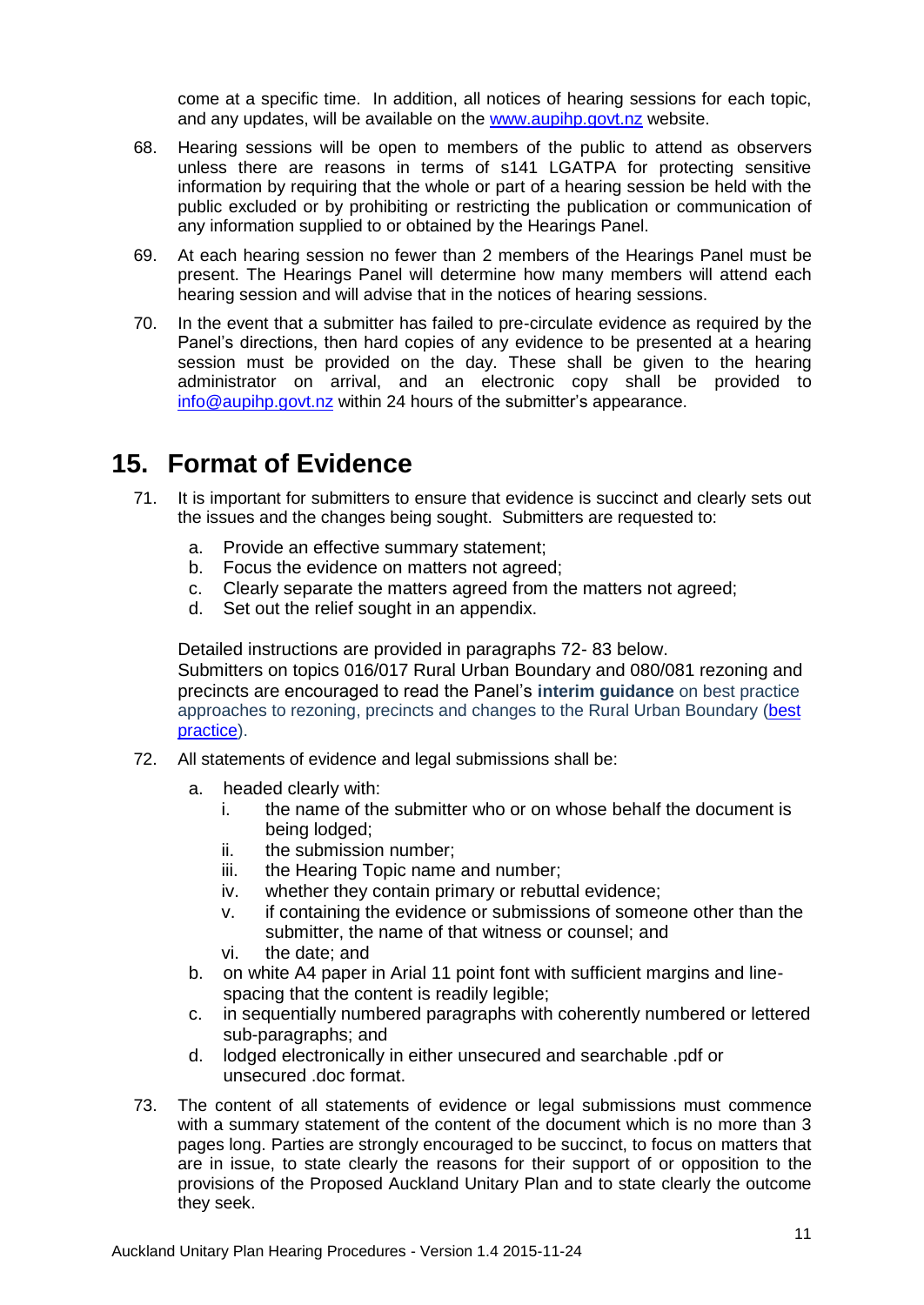- 74. The content of evidence and legal submissions should include, in appropriate places, cross-references to the submission point numbering as set out in the Council's Summary of Decisions Requested.
- 75. Any tables, figures or diagrams in any statement of evidence shall be numbered, titled and cross-referenced to the relevant text of the evidence.
- 76. Submitters are requested to list matters of agreement in an appendix so that the body of their evidence is focused on matters which are not agreed.
- 77. Each submitter must present as part of their evidence an appendix which lists the changes they seek to the provisions of the Proposed Auckland Unitary Plan, supported by amended text and drawings.
- 78. Changes to text should be shown in marked-up format as underlined additions and struck-through deletions. Changes to text should **not** be presented using a trackedchange word-processing tool because of the problems created by such tools for numbering and formatting. Wherever possible, such marked-up versions should be based on the latest version provided by the Auckland Council.
- 79. Changes to drawings (including maps) should include that relevant Plan drawing (as notified) and the version that the submitter seeks to substitute.
- 80. Statements of evidence shall be focussed on the particular provisions of the Proposed Auckland Unitary Plan which are of concern to the submitter and which the submission seeks to change. Incidental or background material or references should be placed in appendices.
- 81. All **expert** evidence is to be prepared in accordance with the Code of Conduct for Expert Witnesses as set out in Clause 5 of the Environment Court's Practice Note 2011 or (after 1 December 2014) Clause 7 of the Environment Court's Practice Note 2014.
- 82. All **expert** evidence is to address the same matters as a will say statement (see clause 46 above) and must set out the key facts and assumptions relied upon, identify the methodology and standards used in arriving at any opinion and clearly explain the opinion arrived at.
- 83. Where a witness is giving the same or similar evidence for more than one submitter on the same topic, all such statements of evidence should identify all submitters for whom the evidence is being given and whether there are any material differences between the statements.

### <span id="page-12-0"></span>**16. Pre-circulation of evidence and legal submissions**

- 84. The purpose of pre-circulation of evidence is to ensure all parties, and the Hearings Panel, understand the issues that are to be presented prior to the hearing session commencing. It will also enable a much more efficient hearings process.
- 85. The Hearings Panel will direct the pre-circulation of all submitter evidence, expert evidence, and Council evidence for any particular hearing session. Where no other specific directions are made, the pre-circulation of evidence shall be in accordance with paragraphs 86, 87 and 88 below.
- 86. A sequential evidence exchange programme shall be undertaken as follows;
	- a. the Auckland Council shall provide its primary statements of evidence to the Hearings Panel for uploading to the Panel's website at least 25 clear working days prior to the hearing to which such evidence relates;
	- b. all other submitters shall provide their primary statements of evidence (both expert and non-expert) to the Hearings Panel for uploading to the Panel's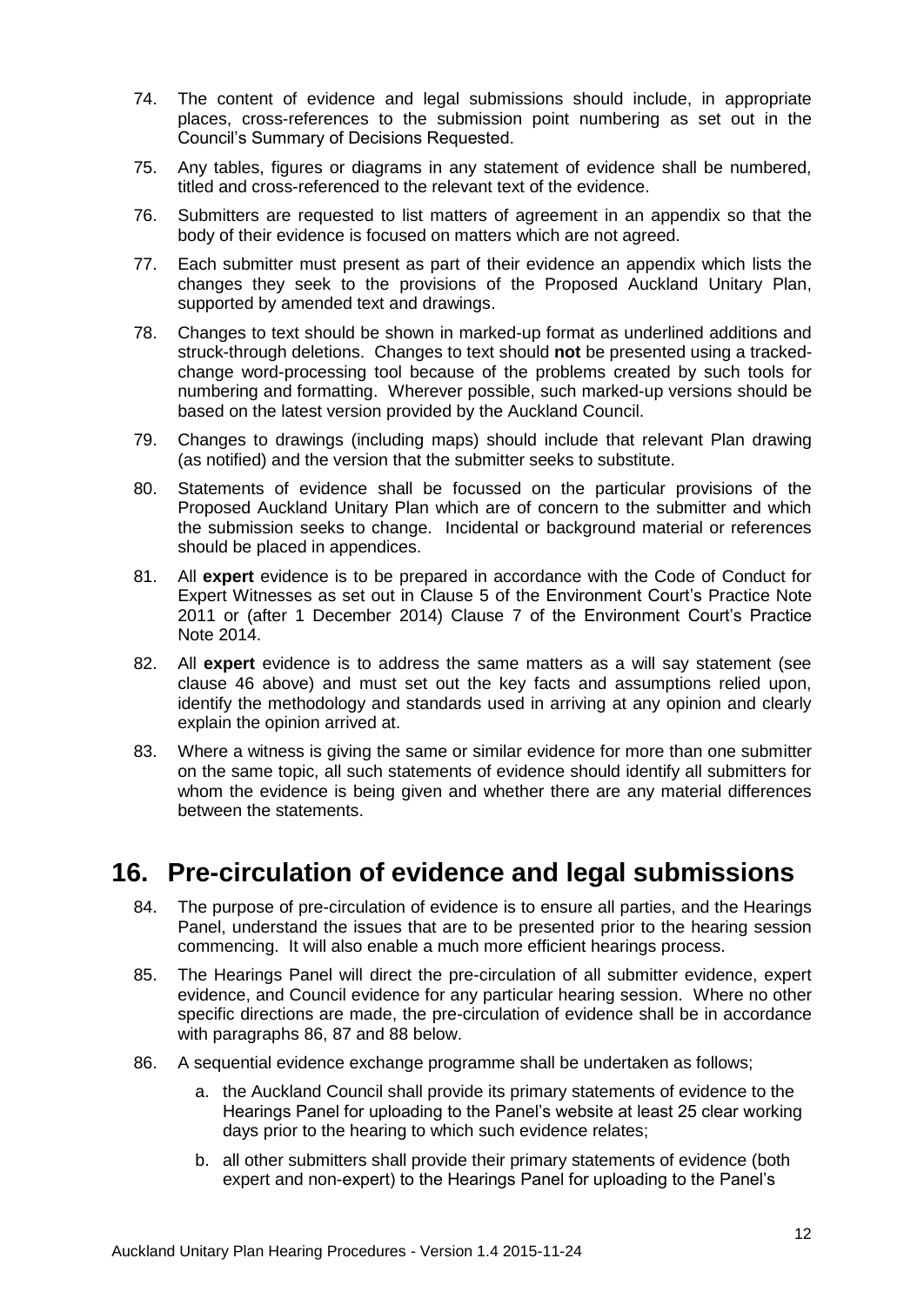website at least 15 clear working days prior to the hearing to which such evidence relates; and

- c. the evidence of other submitters shall address the Council's evidence, including any rebuttal of it, in their primary statements of evidence.
- 87. Any rebuttal evidence shall be provided to the Hearings Panel for uploading to the Panel's website no later than 5 clear working days prior to the hearing to which such evidence relates.
- 88. The Hearings Panel encourages all parties to pre-circulate their opening legal submissions in advance of the hearing session. Any legal submissions by the Auckland Council shall identify the relevant proposed plan provisions and shall state clearly the Council's position in relation to those provisions and the reasons for that position.

#### <span id="page-13-0"></span>**17. Presentation of evidence for other hearing topics**

- 89. At a hearing session on a topic, the Hearings Panel will generally allow the presentation of evidence relating to other hearing topics subject to the following requirements and limitations:
	- a. the evidence must be on submission points at the same PAUP level (i.e. the Regional Policy Statement, the Regional Coastal Plan, the Regional Plan, the District Plan within the PAUP);
	- b. the evidence must be presented at the earliest session in the order of hearings on the same PAUP level;
	- c. the evidence exchange dates must be met in relation to the earliest affected topic so that other primary submitters on that topic have notice of it;
	- d. submitters who choose to present evidence on this basis are responsible for attending or not attending the other hearings to which their evidence relates and any consequences for the submitter's case that flow from this choice.
- 90. Notwithstanding any presentation of evidence on the basis provided for in clause 89, submission points will remain allocated as set out in the SDR and the FSR.
- 91. The Chairperson directs all parties to address in their primary evidence any relevant evidence of other parties presented at any earlier hearing. Rebuttal evidence for a hearing topic should be confined to addressing material raised for the first time in the primary evidence for that topic. The reason for this is to assist the Panel in dealing with large volumes of evidence by ensuring that relevant material is put before the Panel at the earliest opportunity and not left until a few days before the hearing. Parties who do not do this and who delay presenting their response to material presented earlier run the risk that the late material will not be considered by the Panel.

#### <span id="page-13-1"></span>**18. Late, supplementary or rebuttal evidence**

- 92. Late or supplementary evidence will only be accepted at a hearing session:
	- a. where circumstances make it necessary for such evidence to be provided; and
	- b. with the leave of the Hearings Panel.
- 93. Rebuttal evidence will only be accepted as evidence before the Hearings Panel if it is strictly in rebuttal to matters already raised in evidence and contains no material relating to new issues not previously raised in evidence. Rebuttal that simply restates primary evidence will not be accepted.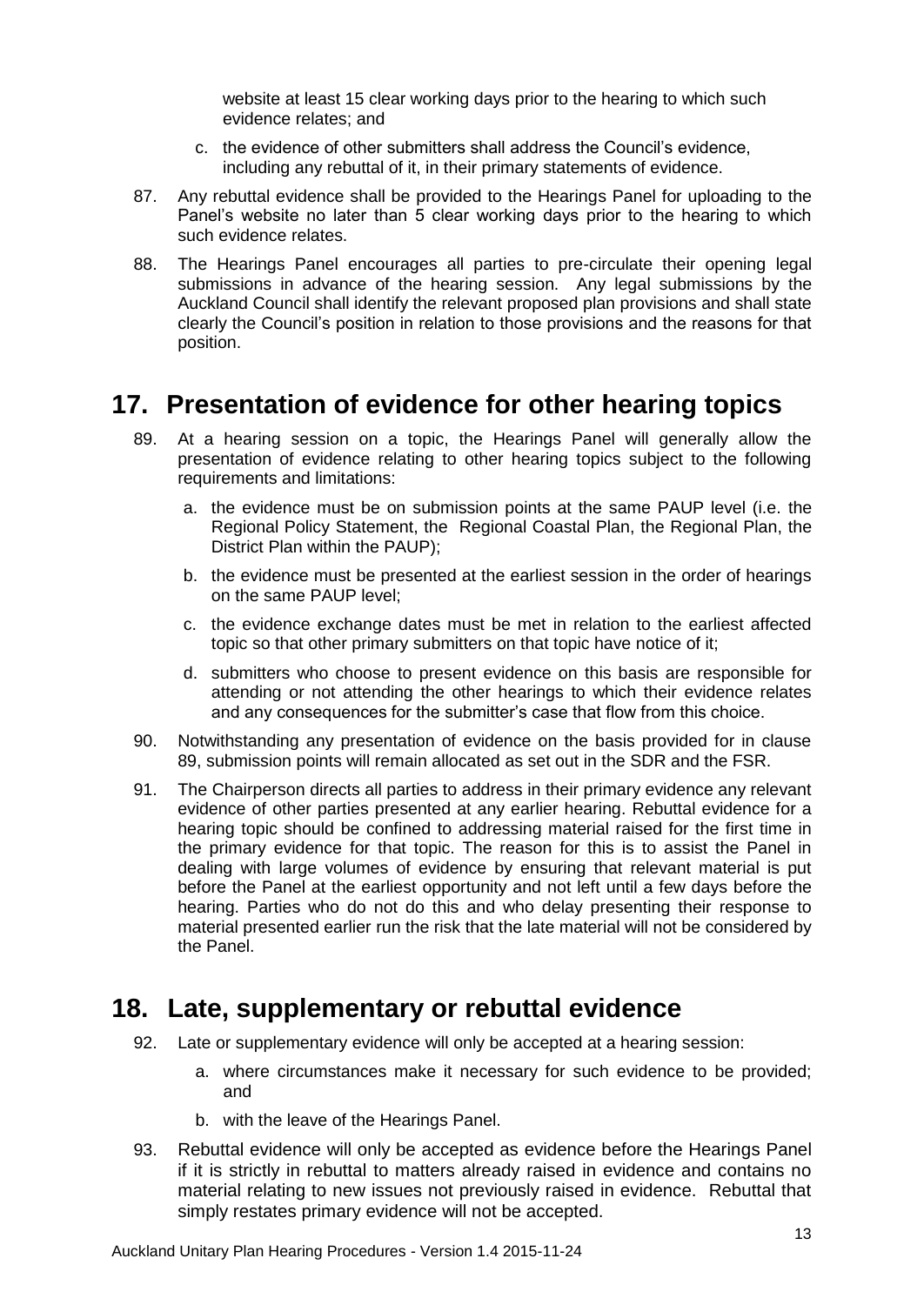#### **19. Pre-reading of the submissions and the evidence**

- <span id="page-14-0"></span>94. The Hearings Panel will in most cases pre-read submissions and evidence in advance.
- 95. Before or at a hearing session, the Hearings Panel may:
	- a. direct the order that submissions and evidence are to be presented;
	- b. direct that submissions and evidence be recorded, taken as read, or limited to matters in dispute;
	- c. direct a submitter, when presenting a submission or evidence, to present it within a time limit;
	- d. request a submitter to provide further information.
- <span id="page-14-1"></span>96. When appearing at a hearing session, a submitter can highlight the main points of their submission.

#### **20. Hearing session presentation**

- 97. All expert and non-expert witnesses must attend hearing sessions in person and confirm that the statement of the evidence they have produced is true and correct, unless otherwise directed by the Hearings Panel in any particular case.
- 98. Affidavit evidence will be required of any expert and non-expert witness who is not able to attend a hearing session, if the Hearings Panel is to give that evidence any weight when making its recommendations.
- 99. All submitters or their representatives will need to be prepared to:
	- a. present a 10 minute concise summary of the case in support of their submission; and
	- b. explain relevant figures, plans and tables in their evidence; and
	- c. summarise any changes to their evidence for any reasons including as a result of facilitation or conferencing.
- 100. Where a submitter seeks more than the 10 minute time allocation for presentation of their case, they need to apply to the Panel for approval at least 5 working days prior to the pre-hearing meeting where the topic is proceeding direct to a hearing or by such other deadline as may be specified by the Panel after expert conferencing and mediation has occurred. There is a form to do this on the [www.aupihp.govt.nz](mailto:www.aupihp.govt.nz) website.
- 101. Submitters should not assume that presentation time will be extended automatically on the basis of calling expert witnesses or presenting a joint case with other submitters. The Panel expects every submitter to organise their case to be succinct and focussed on the key issues and the specific changes that are sought to the Plan. Where demand for hearing time exceeds supply, the Panel will limit presentations in order to ensure that all submitters who wish to be heard get a reasonable opportunity for that to happen.

# <span id="page-14-2"></span>**21. Cross-examination and questioning**

- 102. The Hearings Panel may permit cross-examination or questioning of a witness at a hearing (s.136(3)(b). Cross-examination or questioning of a witness will normally only be permitted where:
	- a. it assists the Hearings Panel to better understand an issue that is relevant to the preparation of its recommendations;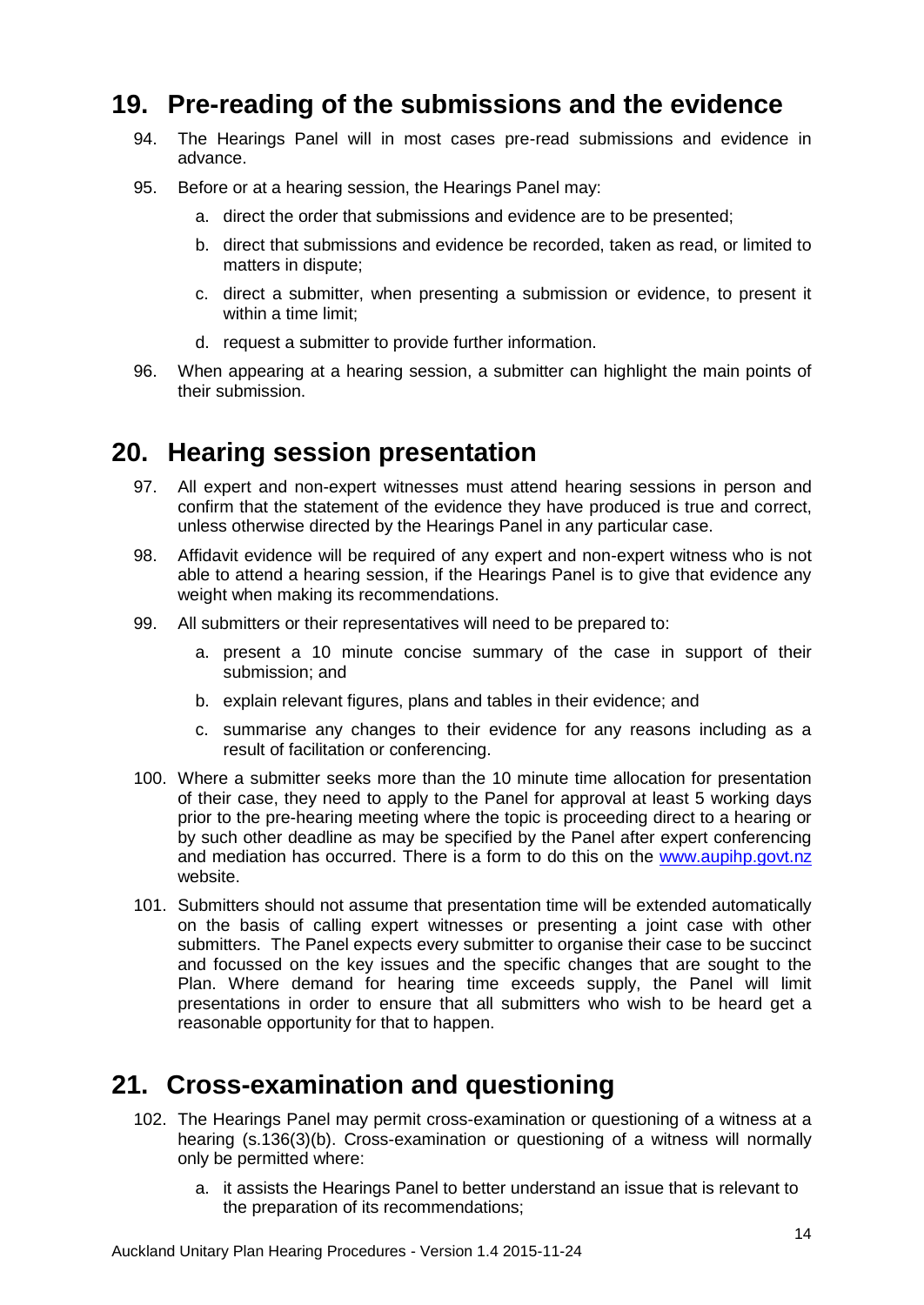- b. it is consistent with the principles set out in clauses 6, 7 and 8;
- c. the witness is an expert witness;
- d. conflicting evidence is being put to a witness to confirm their view; or
- e. "disputed issues of fact.
- 103. There is no obligation on counsel to put their case to opposing witnesses through cross-examination. That requirement of Section 92 Evidence Act 2006 (also known as the rule in *Browne v Dunn* (1893) 6 R 67) does not apply to the evidential process before the Hearings Panel.
- 104. The Notice of Hearing for a hearing session will request that parties give notice to the Hearings Panel no later than 3 working days prior to the hearing session of any requests to cross-examine the witness(es) of any other party in advance of the relevant hearing session. The notice is to include the witness to be questioned, the topics to be covered in cross-examination and an estimate of the time likely to be required to cross-examine each witness. The Hearings Panel will then determine whether to allow such cross-examination and, if cross-examination is allowed, which witnesses may be questioned, which topics may be covered and how long such cross-examination may take.
- 105. The party that wishes to cross-examine must also send the notice to the party calling the particular witness/witnesses.
- 106. The Hearings Panel will make all notices of cross-examination and its determination in respect of such notices available on the [www.aupihp.govt.nz](mailto:www.aupihp.govt.nz) website.
- <span id="page-15-0"></span>107. Following cross-examination the Hearings Panel will allow re-examination of witnesses by the party that called them.

#### **22. Auckland Council closing remarks**

- 108. After all submitters have presented their cases at a hearing of a topic, the Panel may call upon Auckland Council to provide closing remarks. Closing remarks can be presented either orally at the end of the hearing or in writing within 5 working days after the hearing or both. They are limited to a summary of Auckland Council's case having heard all of the evidence. Closing remarks can include an updated marked-up version of the relevant PAUP provisions for that topic. No additional evidence or new information can be introduced at this time without the leave of the Panel.
- 109. Written closing remarks are to be provided no later than 5 working days after the hearing or by such deadline as may be specified by the Panel.
- <span id="page-15-1"></span>110. Where such written remarks are provided, they will be made available on the [hearings](https://hearings.aupihp.govt.nz/hearings) page of the website under the relevant hearing topic.

#### **23. General procedural power**

<span id="page-15-2"></span>111. The Panel may reconvene any hearing or call for any expert conferencing or mediation to be undertaken on any hearing topic at any point up until 22 July 2016.

#### **24. Power to summon witnesses**

112. Section 138(1)(c) of the LGATPA provides that section 4D of the Commissions of Inquiry Act 1908 applies to each hearing session as if the Hearings Panel were a Commission, and the Hearing were an inquiry. Section 4D(1) of the Commissions of Inquiry Act 1908 provides that: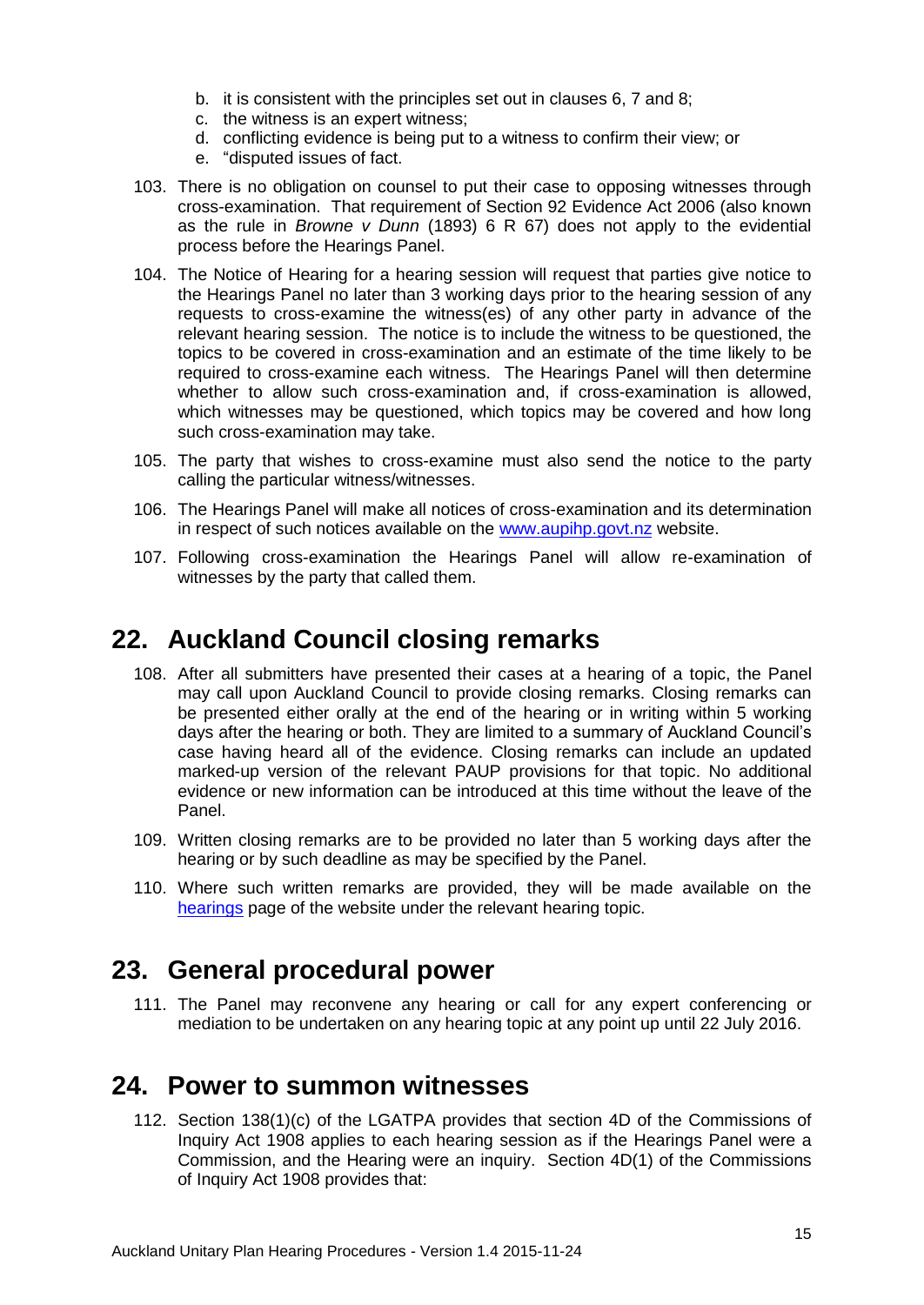*For the purposes of the inquiry the Commission may of its own motion, or on application, issue in writing a summons requiring any person to attend at the time and place specified in the summons and to give evidence, and to produce any papers, documents, records, or things in that person's possession or under that person's control that are relevant to the subject of the inquiry.*

- 113. Reasons must be provided in support of any application to summon a witness to attend a hearing.
- 114. A summons to a witness to appear at a hearing session must be in the prescribed form and signed by the chairperson.
- 115. Clause 9 of the Resource Management (Forms, Fees, and Procedure for Auckland Combined Plan) Regulations 2013 provides that the prescribed form is Form 4 in the Schedule to the Resource Management (Forms, Fees, and Procedure for Auckland Combined Plan) Regulations 2013.
- 116. Form 4 provides that the party on whose behalf the summons is issued is required to pay the witness the witness fees, allowances, and travelling expenses according to the scales prescribed by regulations made under the [Summary Proceedings Act](http://www.brookersonline.co.nz/databases/modus/lawpart/regs/link?id=ACT-NZL-PUB-Y.1957-87&si=1878974479&sid=wsbax6qm4q6aewkc4f203nwfesdmdosj&hli=0&sp=statutes)  [1957.](http://www.brookersonline.co.nz/databases/modus/lawpart/regs/link?id=ACT-NZL-PUB-Y.1957-87&si=1878974479&sid=wsbax6qm4q6aewkc4f203nwfesdmdosj&hli=0&sp=statutes)
- 117. On receipt of an application in accordance with clauses 112-116, the Hearings Panel will then determine whether to grant such application and, if granted, what terms or conditions may attach to any summons that is issued.

### <span id="page-16-0"></span>**25. Legal counsel to assist the Hearings Panel**

- 118. The Hearings Panel may appoint a legal advisor to assist the Hearings Panel. The Hearings Panel may request the legal advisor to provide advice or assist on specific issues before, during, or after the hearing, by way of producing memoranda, crossexamining of witnesses, attending the hearing, making representations, or such other functions as the Hearings Panel considers appropriate.
- 119. The Hearings Panel has a discretion over disclosure of or waiver of legal privilege in any legal advice it receives. The Hearings Panel will normally make available to submitters its legal advice where such advice relates to a matter arising from the content of a submission or the substantive consideration of a submission relating to an issue, plan provision or site.

### <span id="page-16-1"></span>**26. Hearing administration**

#### **Venue**

- 120. The Hearings Panel has two hearing rooms available at its premises at Level 16, Tower 1, 205 Queen Street, Auckland. Hearing sessions will take place in one of these hearings rooms, or at an alternative venue, as identified in a notice of hearing.
- 121. Alternative hearing rooms may be utilised to cater for larger groups of submitters for the purposes of pre-hearing meetings or for pre-hearing and hearing processes relating to particular geographic areas.

#### **Presenting in Te Reo**

122. Any party, representative or witness may speak in te reo Māori at a hearing session. The Hearings Panel support staff must be informed of the intention to use te reo Māori at least 5 working days prior to the hearing session so that an interpreter can be arranged. Any karakia, powhiri, or mihi will not be translated into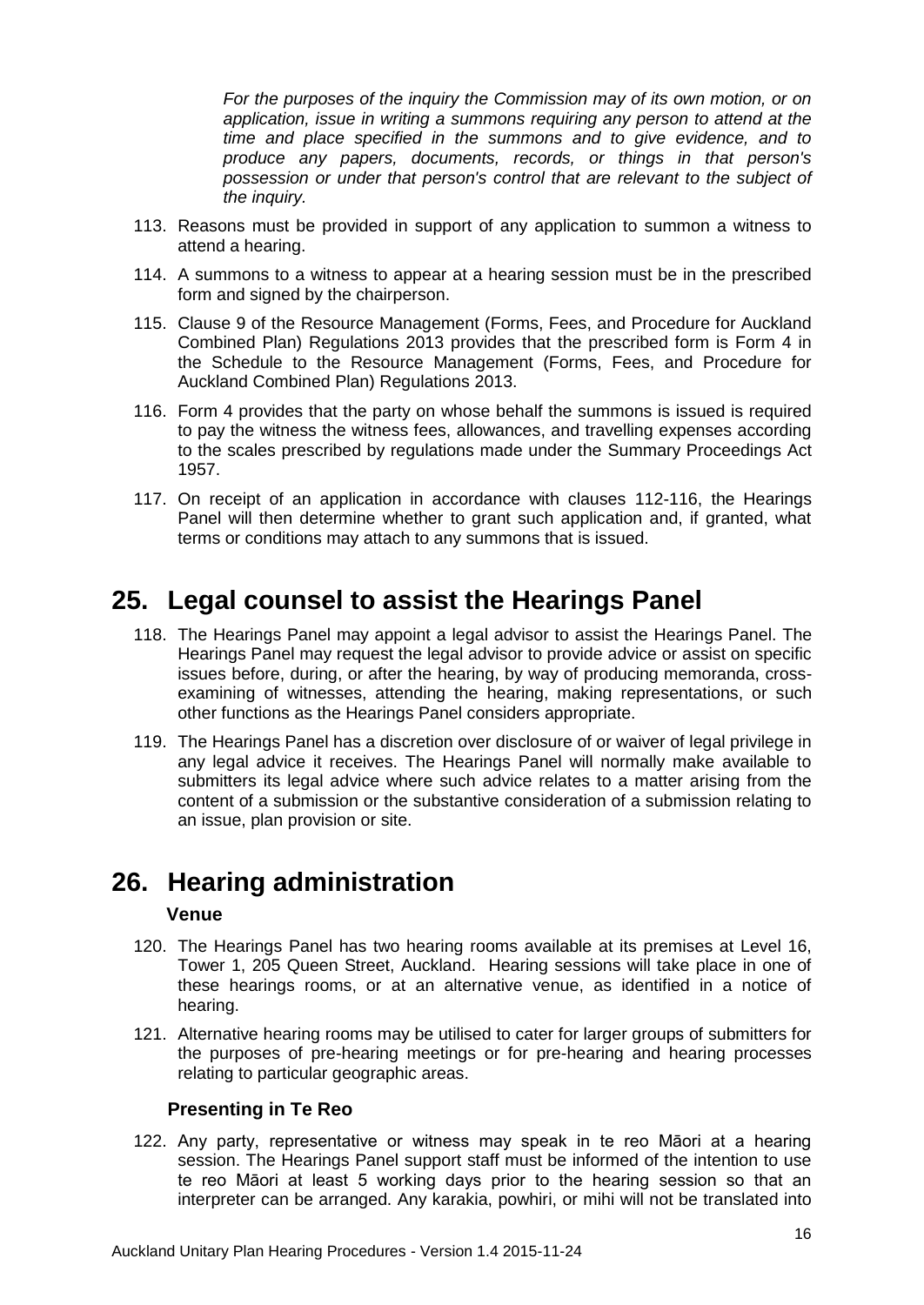English unless requested before the hearing. (Note: The Māori Language Act 1987 states that no person may insist on being addressed or answered in te reo Māori.)

123. If evidence is to be given in te reo Māori, that evidence is to be pre-circulated with an English translation.

#### **Presenting in New Zealand Sign Language**

124. Any party, representative or witness may present in New Zealand Sign Language. The Hearings Panel support staff must be informed of the intention to use New Zealand Sign Language at least 5 working days prior to the hearing session so that an interpreter can be arranged. (Note: The New Zealand Sign Language Act 2006 states that no person is entitled to insist on being addressed or answered (by persons other than the interpreter for the purpose of the proceedings) in New Zealand Sign Language.)

#### <span id="page-17-0"></span>**27. Assistance**

<span id="page-17-1"></span>125. Any person seeking assistance in relation to the Hearing Panel's procedures may contact the support staff of the Hearings Panel: see clauses 22 - 27.

#### **28. Glossary**

- 126. When used in this Hearing Procedures document, these words are intended to have the following meanings:
	- a. **Auckland Unitary Plan** means the proposed Auckland combined plan prepared by the Auckland Council in accordance with sections 121 to 126 of the LGATPA;
	- b. **chairperson** means the chairperson of the Hearings Panel;
	- c. **expert conferencing** means a process by which expert witnesses confer and attempt to reach agreement on issues, or at least to clearly identify the issues on which they cannot agree, and the reasons for that disagreement. Such a conference is a structured discussion between peers within a field of expertise which can narrow points of difference and save hearing time (and costs). All experts have a duty to ensure that any conference is a genuine dialogue between them in a common effort to reach agreement about the relevant facts and issues;
	- d. **expert witness** means a person who would be recognised by the Hearings Panel as an expert in his or her field by reason of relevant qualifications and/or experience;
	- e. **FSR** means the Further Submissions Report, as notified by the Auckland Council;
	- f. **Hearing** means the overall process undertaken by the Hearings Panel under Part 4 of the LGATPA;
	- g. **hearing session** means a particular session at which submissions are heard by the Hearings Panel as part of the Hearing;
	- h. **Hearings Panel or Panel** means the Hearings Panel established by section 161 of the LGATPA;
	- i. **Independent Māori Statutory Board** means the board established by Part 7 of the Local Government (Auckland Council) Act 2009;
	- j. **LGATPA** means the Local Government (Auckland Transitional Provisions) Act 2010;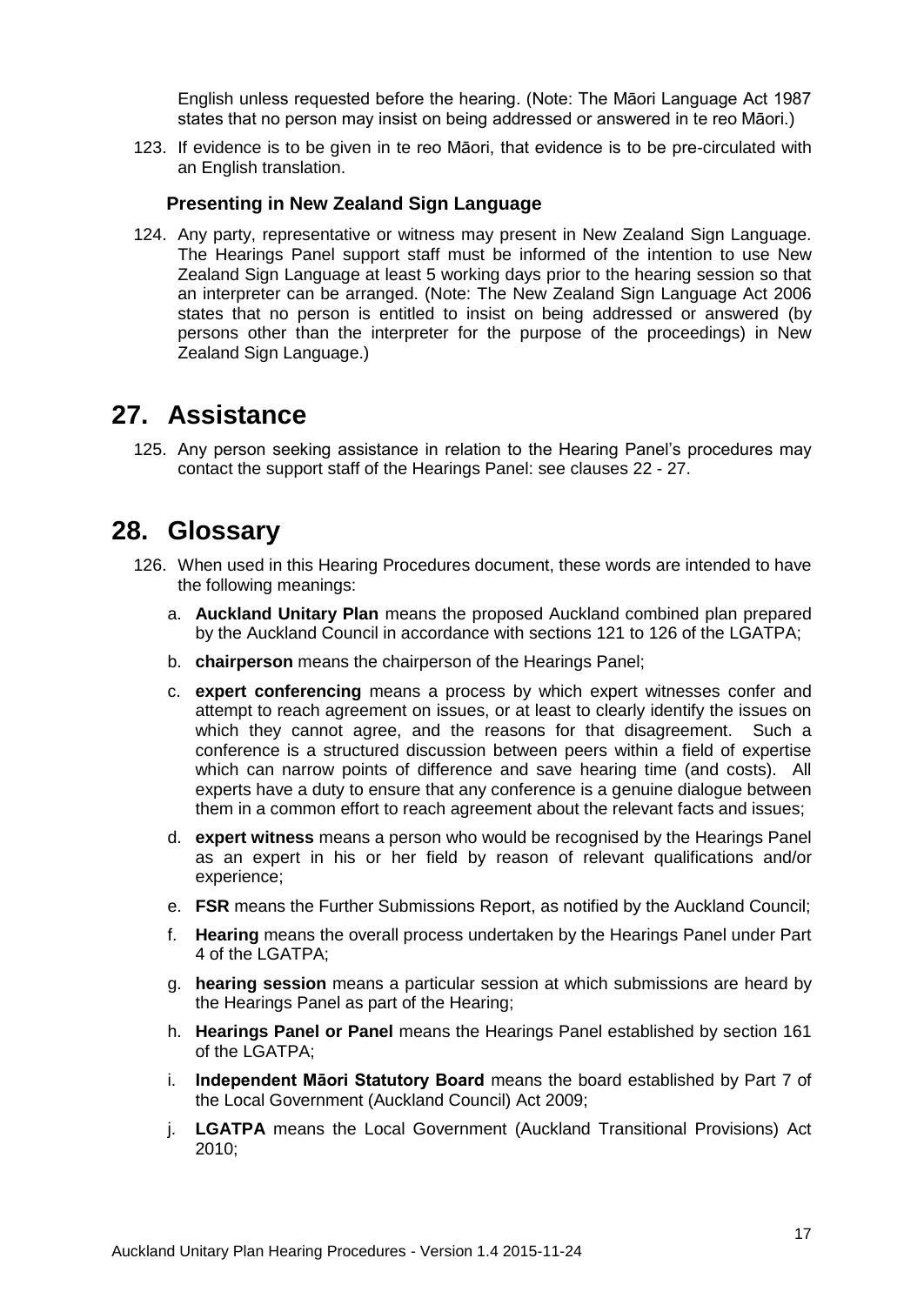- k. **mediation** is a process of assisted negotiations to discuss a dispute and work toward a solution that is acceptable to all parties rather than have the Panel impose an outcome on the parties;
- l. **member of the public** means any person who is not a submitter, a witness, a representative of the Auckland Council, a member of the Hearings Panel or one of the support staff assisting the Hearings Panel;
- m. **member**, in relation to the Hearings Panel, includes the chairperson;
- n. **Ministry** means the Ministry for the Environment;
- o. **non-expert witness** means a witness who is not an expert witness and includes a submitter giving evidence;
- p. **off-line mediation** means mediation or direct discussions between parties that occurs outside the schedule for mediation set by the Hearings Panel;
- q. **Practice Note** means:
	- 1. until 1 December 2014, the Environment Court of New Zealand Practice Note 2011; and
	- 2. after 1 December 2014, the Environment Court of New Zealand Practice Note 2014;

which are available on the following website: [http://www.justice.govt.nz/courts/environment-court/legislation-and](http://www.justice.govt.nz/courts/environment-court/legislation-and-resources/practice-notes/practice-notes)[resources/practice-notes/practice-notes](http://www.justice.govt.nz/courts/environment-court/legislation-and-resources/practice-notes/practice-notes)

or any amended or revised version issued by the Court;

- r. **proposed plan** means the proposed Auckland combined plan prepared by the Auckland Council in accordance with sections 121 to 126 of the LGATPA;
- s. **representation** means the case or arguments advanced in support of a submission and may include legal submissions;
- t. **Requiring Authority** means—
	- (a) a requiring authority within the meaning of section 166 of the RMA; and
	- (b) a heritage protection authority within the meaning of section 187 of the RMA;
- u. **RMA** means the Resource Management Act 1991;
- v. **SDR** means the summary of decisions requested by submissions, as notified by the Auckland Council;
- w. **submission**—

(a) means a written or an electronic submission received by the Auckland Council on the proposed plan; and

- (b) includes a further written or electronic submission on the proposed plan;
- x. **submitter** includes a person representing a submitter or further submitter;
- y. **will say statement** means a statement prepared by an expert witness that will as a minimum:
	- (a) Set out the key facts and assumptions relied upon;
	- (b) Identify the methodology and standards used in arriving at his or her opinion;
	- (c) Clearly explain the opinion arrived at.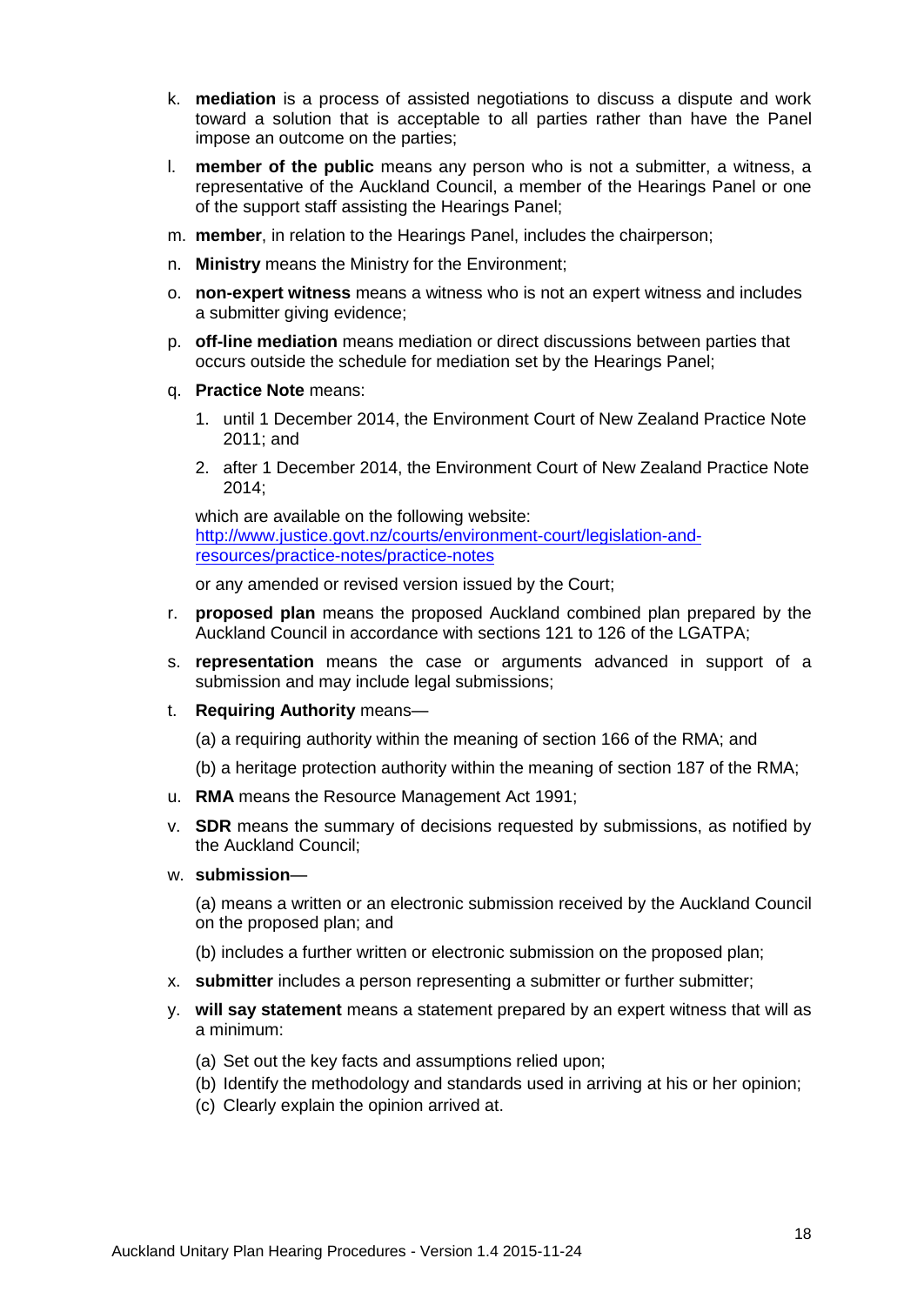Dated at Auckland this day of 2015

Judge David Kirkpatrick **Chairperson** Auckland Unitary Plan Independent Hearings Panel

\_\_\_\_\_\_\_\_\_\_\_\_\_\_\_\_\_\_\_\_\_\_\_\_\_\_\_\_\_\_\_\_\_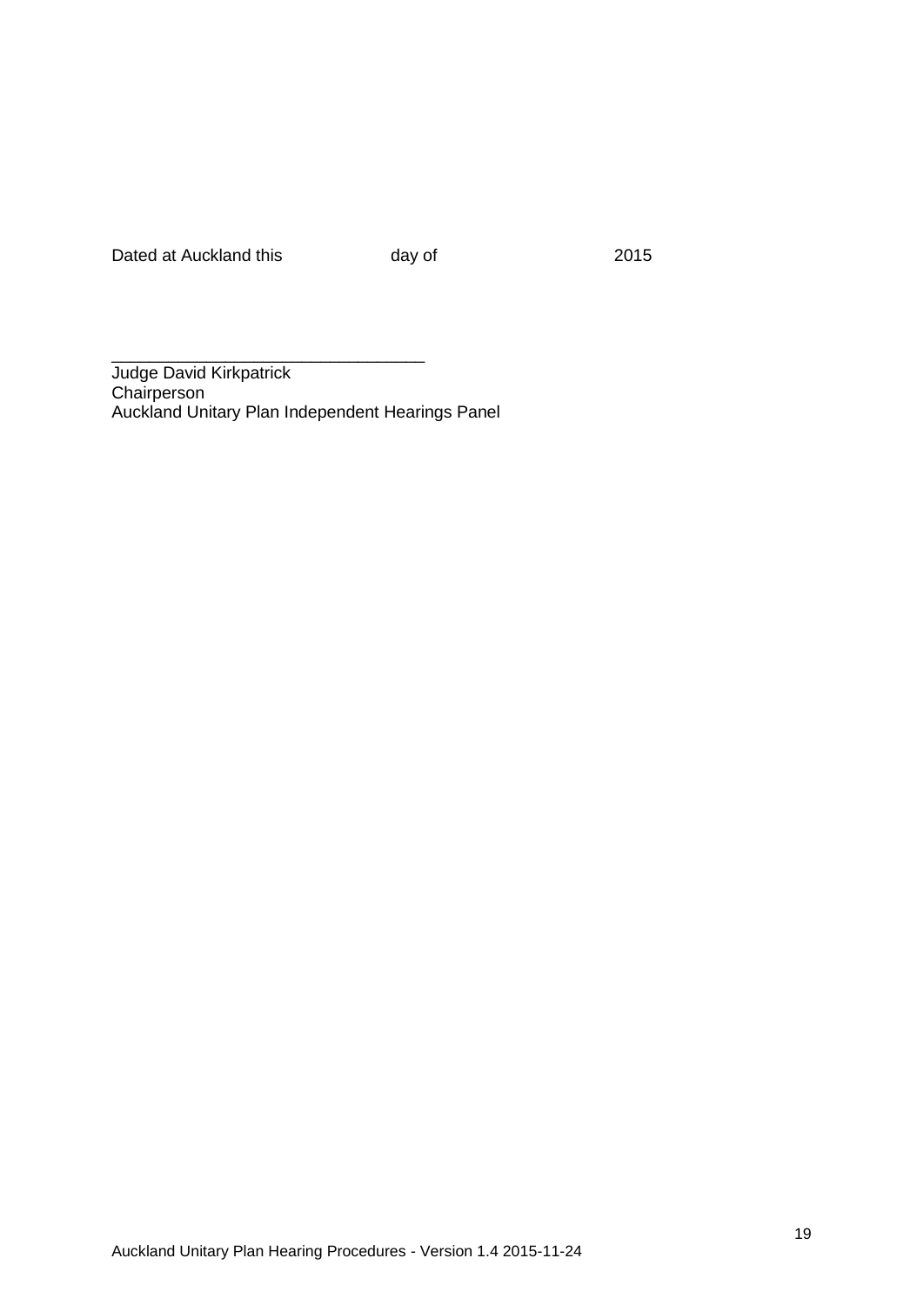# <span id="page-20-0"></span>**29. Appendix – Roles and Responsibilities of the Auckland Council**

#### **Providing documentation to the Hearings Panel**

- 1. For the Hearing on the Auckland Unitary Plan the role of Auckland Council under the LGATPA includes providing copies of the following to the Hearings Panel under s.127;
	- a. the proposed Auckland combined plan that was publicly notified;
	- b. any notices about designations, or notices of requirements for designations or heritage orders, referred to in clause 4(5) of Schedule 1 of the RMA;
	- c. the information about requirements referred to in clause 4(7) of Schedule 1 of the RMA;
	- d. the Council's evaluation report prepared under section 32 of the RMA, and the report prepared under section 165H(1A) of the RMA, in relation to the proposed plan;
	- e. the audit report provided to the Council under section 126(4);
	- f. the submissions on the proposed plan received by the closing date for submissions;
	- g. the Council's summary of the decisions requested by submitters;
	- h. the further submissions on the proposed plan received by the closing date for further submissions;
	- i. any submissions or further submissions received after the relevant closing date, along with information about when the submissions were received;
	- j. the planning documents that are recognised by an iwi authority and lodged with the Council;
	- k. any amendments the Council makes to the proposed plan under section 124(2)(a);
	- l. any other relevant information held by the Council that is requested by the Hearings Panel.

#### **Council attendance**

- 2. In addition, the role of the Council will include:
	- a. attendance at pre-hearing meetings (s.131(2)(b)) where invited/required by the Hearings Panel;
	- b. attendance of Council expert witnesses at expert conferencing (s.133) where directed by the Hearings Panel;
	- c. attendance at alternative dispute resolution processes (s.134(2)(b)) where referred by the Hearings Panel. It is compulsory for the Council to attend mediation (or any other dispute resolution process) if all other relevant persons have consented (s.134(1)(b));
	- d. provide a marked up version of proposed changes to the plan for consideration at mediation and as part of its evidence for the hearing;
	- e. provide briefs of evidence to the Hearings Panel before a hearing session (s.139);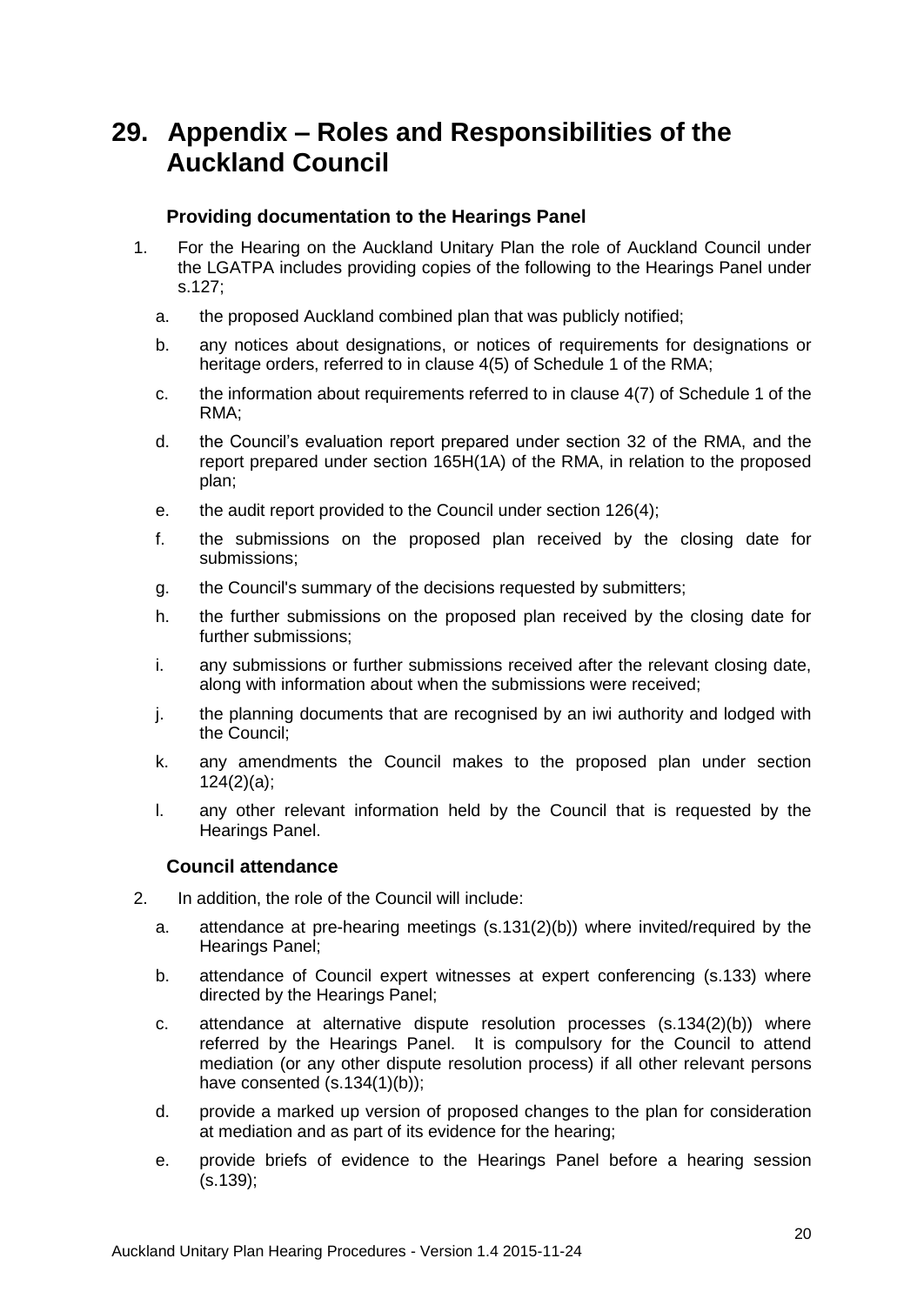- f. attendance at hearing sessions (unless excused by the Hearings Panel) to assist the Hearings Panel in one or more of the following ways:
	- 1. to provide an opening statement/representation on each topic explaining the plan provisions, stating the Council's position and the reasons for that position;
	- 2. to present evidence in support of its position;
	- 3. to speak to submissions or address issues raised by them;
	- 4. to cross-examine or question witnesses;
	- 5. to provide any other relevant information as requested by the Hearings Panel;
	- 6. to provide closing remarks;
	- 7. to provide a final version of marked up changes to plan provisions.
- g. preparation of reports under s.142(1) of the LGATPA as required by the Hearing Panel on:
	- 1. 1 or more submissions;
	- 2. any matter arising from a hearing session; or
	- 3. any other matter that the Hearings Panel considers necessary for the purposes of the Hearings Panel making its recommendations.

#### **Documentation that the Council will make available for inspection**

- 3. The Council will make available for inspection (on its internet site and at its principal office or by copies of specific items on request) the following:
	- a. any orders made by the Hearings Panel under s.141 as required by s.141(3);
	- b. any reports commissioned by the Hearing Panel under s.142 as required by s,142(4)(b);
	- c. any written or electronic evidence, including further information provided under s.140(1)(d), received by the Hearings Panel during the Hearing as required by s.143(1)(a);
	- d. any written or electronic report provided to the Hearings Panel under s.131 (prehearing session meetings), 133 (expert conferencing), or 134 (alternative dispute resolution) as required by s.143(1)(b); and
	- e. the report of the Hearings Panel required under section 144(5) at the same time as the Auckland Council publicly notifies its decisions under section 148(4)(a), as required by s.150.

**Note**. The requirements under s.143 do not apply if the Hearings Panel considers that it is not reasonable to make the material available for inspection.

#### **Making decisions on recommendations, requesting extensions and responsibility for costs of the Hearing Panel**

- 4. In addition, the Council:
	- a. can accept or reject recommendations of the Hearings Panel, and for each rejected recommendation it can decide an alternative solution (s.148(1));
	- b. must publicly notify its decisions on recommendations no later than 20 working days after it receives the Hearings Panel recommendations report (s.148(4));
	- c. has the ability to request an extension of time from the Minister for the Environment for: